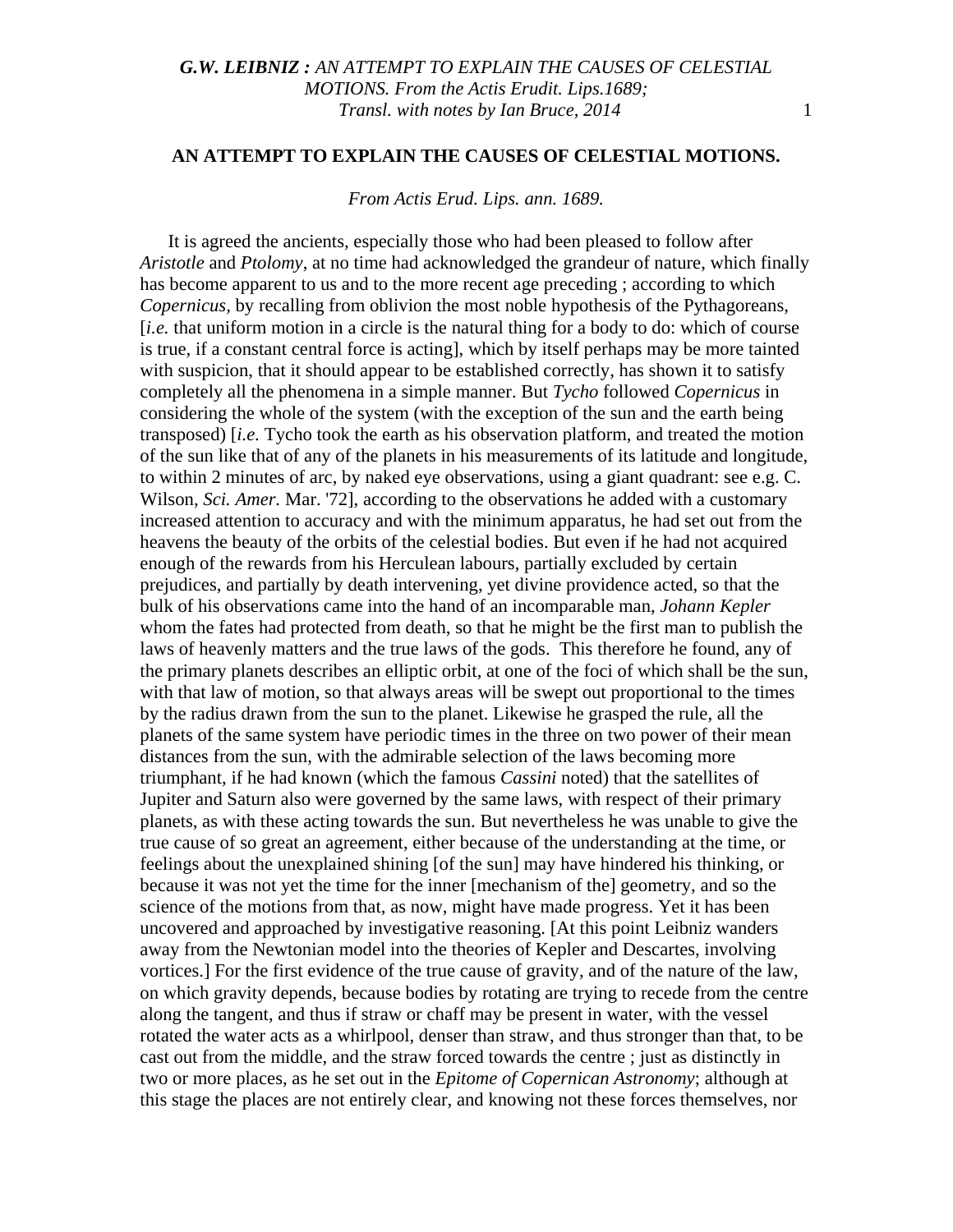knowing well enough how much they may follow [the customary laws of] physics, or especially of Astronomy. But from these then *Descartes* has made outstanding use, even if by his manner he might have concealed the originator. But I have marveled often, because *Descartes* indeed did not undertake the account of finding the laws of the heavens to *Kepler,* however much it be agreed ; either because it did not agree well enough with his principles, or because he might be happily ignorant of the discovery, or again because he might not have thought so hard by nature to have observed the discovery.

Again with minimal natural science it may be seen, neither indeed with machines worthy of God, can intelligent people assign the special directions of the journey made by the stars, as if by God the same reckonings required to be completed may be missing from the bodily laws; and truly the orbits of the solid bodies shall be sent out, but in a sympathetic manner, and by magnetism, and of that other kind of abstruse quality, either where they are not understood, or where they are understood, they may be considered the effect of apparent bodily forces ; certainly I consider nothing other to be present, than that the cause of the celestial motions shall be from the motion of the aether, or as it may be called in astronomical terms, indeed the forces may arise by being carried around in orbits, but by a fluid. This is a very old opinion, even if ignored : for *Leucippus Epicuros* in the first place expressed it thus : that in a system itself being formed vortices will have been used,, by the name δινης , and we have heard just as *Kepler* said, the motion of water acting in a whirlpool had an effect on a weight. And we learn from the travels of *Monconis*, now as well it was the sentiment of *Torricelli* ( and as I suspect, even of *Galileo,* whose student he was) the whole aether with the planets to be turned around by the motion of the sun acting around its centre, just as still water whirled around its axis by a stick in the middle of the vessel ; and just as chaff or straw swimming in the water, thus stars, in an appropriate medium, go around more quickly. But these come to mind more generally without difficulty. Truly it has been proposed by us, and the matter will be taught to explain the laws of motion themselves more clearly, because it is by far too deep to be investigated. And since somehow in that manner a light shall shine forth for us, and the question may be seen to be successful both very conveniently and naturally, in that I have given hope of the true causes of the motions of the heavens to be approached by us.

[The following extra unpublished material has been added in the second paper from the Hanoverian Library, before the original individual labeled sections, to which also extra material has been added as noted:]

It is agreed from the outstanding considerations of Gilbert, as far as we know, magnetic properties can refer to bodies greater than the whole world, and besides directing the force, certain poles are to be considered, to have the strength of attracting known small bodies within its sphere of influence, which on earth we may call gravity, and by analogy we may transfer to the stars. [Leibniz does not seem to have made the connection between the weight of bodies on the earth, and considers gravity to be a magnetic force in the heavens, similar to the magnetism of the earth.] But it is not agreed well enough, what the true origin of this so widely apparent phenomenon shall be, and which shall be the same as in any magnet. But although it may never be possible to resolve this problem, yet we have such a wonderful agreement between these laws and they can be relied on to have a great similarity amongst themselves. Indeed it can be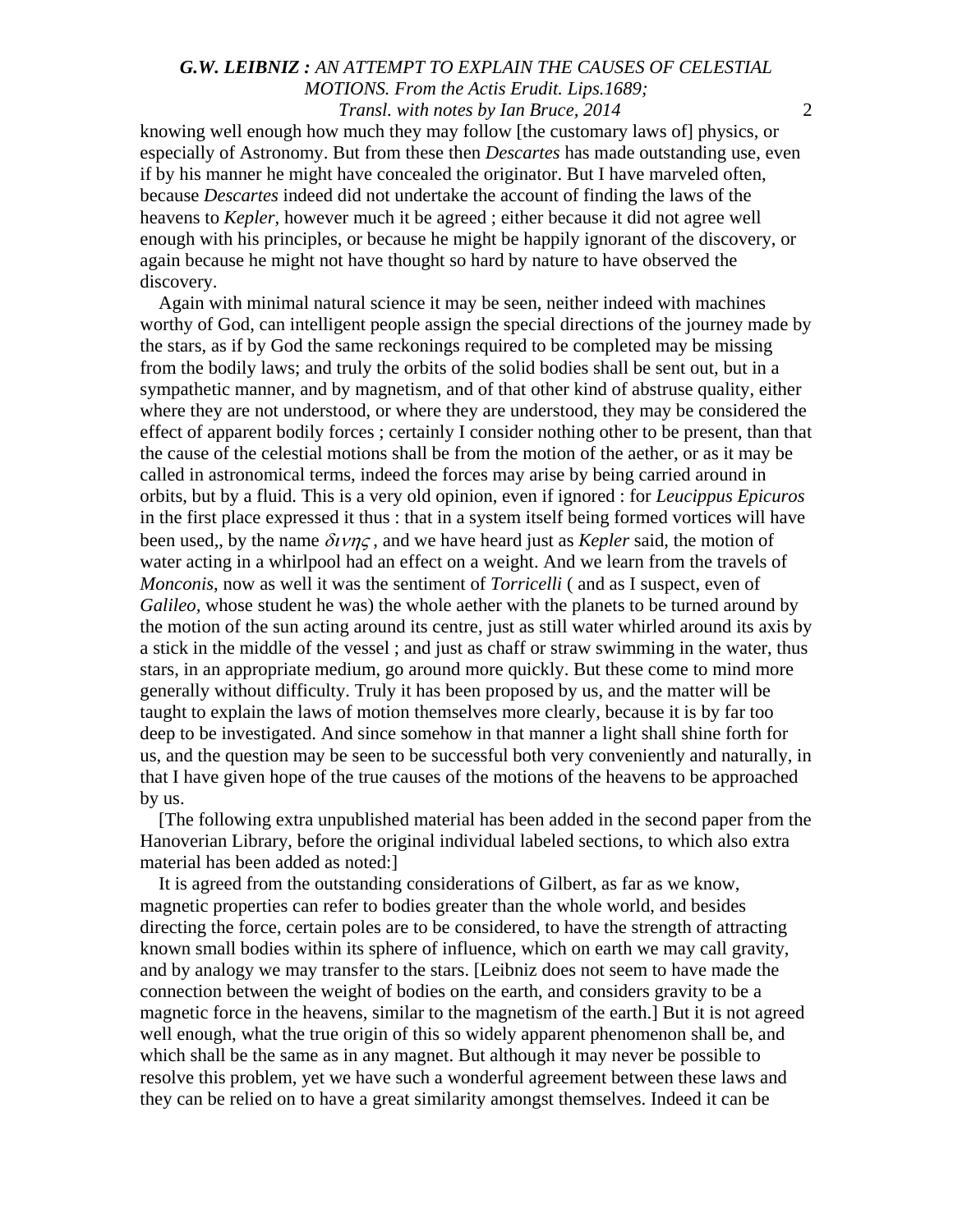asserted, the attraction of weights to be a certain bodily radiation, for no solid substance must be used in explaining the phenomena of bodies being attracted. Therefore it is agreed, [taking for an example] within the body of an earthenware vessel, there could be unsuited matter trying to break loose either by being disturbed, or not sufficiently adapted according to the motion being exercised freely for the situated place, from which on being struck on all sided it may be drawn by other similar matter having a motion of the same kind, so that the motion of the attracted matter may become less disturbed within the vessel, as with the example of a flame, in which the expulsion of one flame and the attraction of another teach the senses about themselves [: here Leibniz may be thinking about the blacksmith's forge, where the bellows on the up-stroke draws air into cinders, and then forces it out as a flame on the down-stroke.]

But if anyone now should wish to consider the matter further, then [an example] may be thought to be a fluid globe, and that thus to have several inner motions within itself, accommodating themselves to the ambient motions, as in the example of oil droplets floating in water having become round, so that they may be disturbed minimally by the surroundings, and then each when it has become established a little, to have remained penetrable and the motion to be retained agreeing with the motions of the remaining fluid present. And indeed the nature of the fluid is to have several internal motions, by which when oil drops may be forced from the ambient motion, lest they fly away from the matter present, respond amongst themselves and thus go off in circles, and so that they try to form large circles, thus so that they retain the greatest effect in receding : as now they are thrust away from that body, from which now less of that fluid is enclosed or in which less fluid is trying to recede. [Thus Leibniz considers the centrifugal force as a mechanism helping to make a system more stable by moving the more excited elements to a greater distance from the centre.] And thus if the centrifugal force is being used, as found by Kepler, it must not only be deduced from the motion of the aether at the equator and from the parallel lines which are thrust away from the earth, but so that now I must remember to note in the future, also by great circles likewise concentric with the central globe, such as the meridians are, an example of this motion is apparent in the magnetism of the atmosphere, for although in the study of motion there shall be a variety of circles in all parts of any great circle, yet nothing is to be hindering certain poles, through the meridians of which there shall be a stronger flow of matter agreeing with the situation of the system. [An attempt is made to make the motions possible to be more general in three dimensions, by considering the magnetic field lines around the earth, which resemble the lines of longitude.] Thus various designated causes coincide together in explaining this reasoning and we have to consider likewise [several influences] agreeing with the centrifugal force: the radiation of spheres [*i.e.* sunlight, etc.], the attraction of spheres, an explosion from perturbations, the inner motion of fluids, and the circulation of the atmosphere.

But whatever shall be the cause of gravity, it can suffice for us that the rays of the globe of the attracting material be analogous to the rays of light to be propelled or impulses emitted along lines in any direction receding from the centre ; not as if it shall be necessary for the parts of the earth to extend as far as to a weight, but because the [fluid] matter by being impelled close to other matter is propagated as in light or sound, and in the motions of liquids. Although they may have erred [*i.e.* the natural philosophers], by which means the propagation was able to be persuaded by some other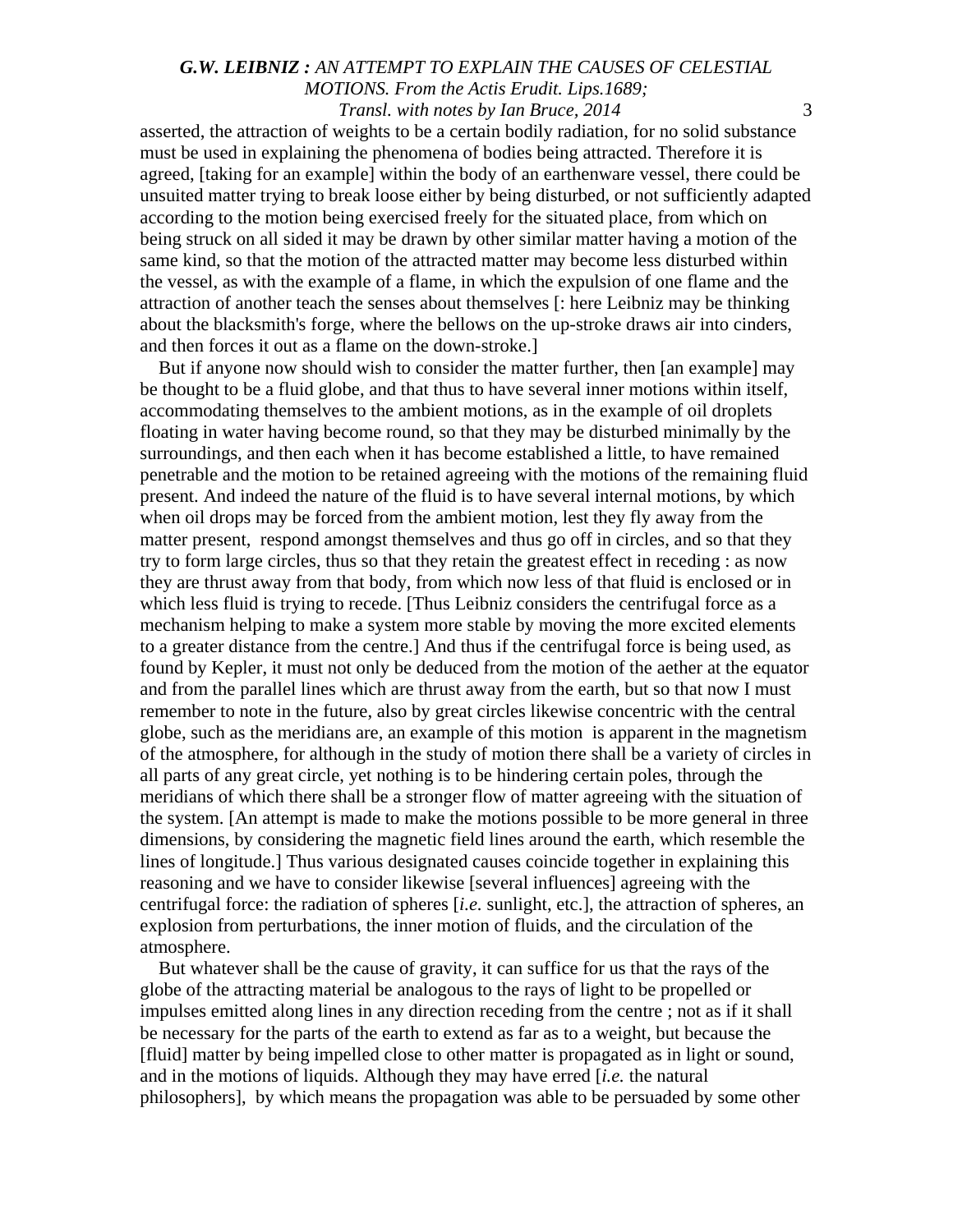perceptible effect at some instant. But the rays, as thus I have said of a magnet, or by which the attraction is effected, stand together in the attempt [to make an object] recede by some imperceptible fluid, indeed the most finely divided, but the most dense, since which may be placed within porous bodies, such as earth-like bodies which are held within equal spaces, with not too much matter trying to recede from the centre and thus they are endowed with less levitation, and it is necessary with the fluid emitted prevailing, that earth-like planets be thrust towards the centre. [Leibniz thus considers that a planet, if not moved outwards by centrifugal force effected by some kind of invisible radiation or fluid, must move inwards; thus it must be endowed with another kind of more subtle fluid, to keep it in a steady orbit]. From which it must be apparent a fluid matter different from that fluid, because to make the weight and what we have said to be propelled from the centre, by far more subtle nor following its direction, but exercising its own motion, no less than that magnetic matter itself makes in air or water. For it is necessary that certain other matter shall pass through the pores of smaller terrestrial bodies but more frequently, excluding the former. And whence the greater part of the matter of terrestrial bodies is impervious to the first matter nor unless allowing that other but far more tenuous, by that kind of fluid the body can be considered to be heavier or more solid. And it can happen that all terrestrial bodies can be agreed to be made from homogeneous masses and thus by having equal dissemination from more subtle pores everywhere, moreover the specific gravity shall be greater or less from the smaller or larger size of its gaps and the porosity of these denser or with a heavier fluid of penetration arising copiously, in short so that from the same metal bodies of diverse specific weights are able to be formed, some of which from the kind of cavities sink in water, others float. [Thus Leibniz conceives that all bodies are made from the same basic material, but with different spaces between the particles designating different densities : of course, different substances have different chemical properties, so the original hypothesis would have to be extended; one can see what a hopeless task people faced at the time if the incorrect hypothesis is chosen initially.] But with everything else being

equal, and with the same specific gravity present, yet the action tending towards the centre will be greater or less by an amount of radiation, which is required to be judged according to the example of light. Indeed just as before it has been shown by the learned men, bodies to be illuminated by a light in the inverse ratio of the square of the distances, thus it is said for some body to gravitate so much more of less by the square of the distance from the attracting body. Each is the same and the ratio is evident. Clearly about the centre of the light or the rays, R (fig. 19) concentric spherical surfaces can be described through A and through L or with the right lines drawn RAL, RCN of which parts of which may be cut with similar arcs and similarly by putting ABC, LMN,



rotated about the axis or the radius of the arc bisecting RBM; again the light or the attracting force by some surface is spread out uniformly or equal parts of the same surface are illuminated equally or acted on equally; and thus the total light or force of the surface ABC is to the light or force of the surface LMN in a ratio composed of the intensity or illumination and of the extension or of the surfaces ; but there is just as great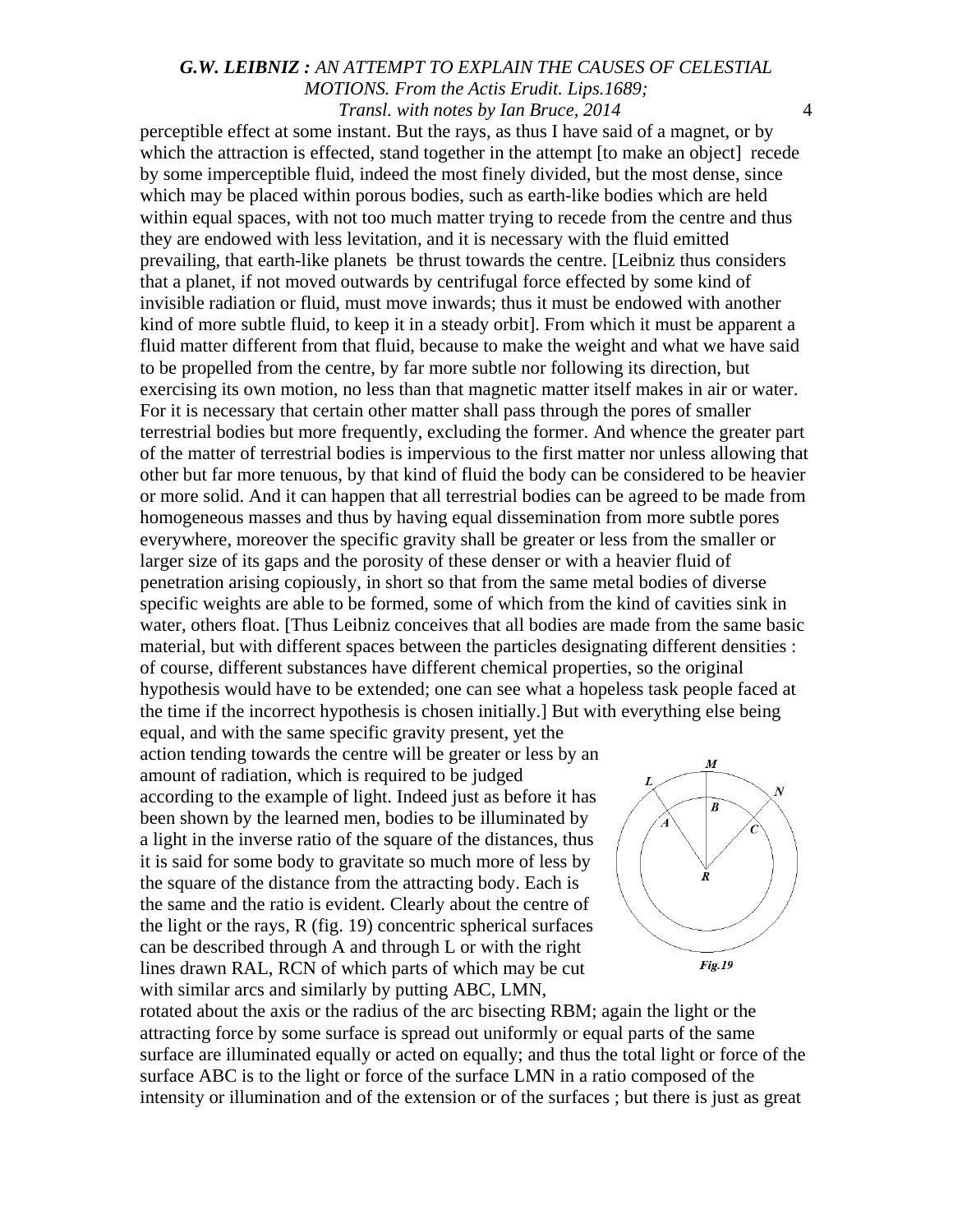an amount of light or the force of attraction at the surface ABC as there shall be at the surface LMN, therefore the intensities are inversely as the extensions , that is, the illuminations or weights acting are inversely as the surfaces, or the surfaces ABC and LMN are as the squares of the diameters RA, RL. And thus the illuminations [*i.e.* light intensities] or weights acting are inversely as the squares of the distances from the radiating or attracting centres. But this was understood by us from the start, itself soon repeated by its own accord by a later analytical calculation from the common phenomena of the planets leading to a magnificent agreement arising between the ratios and the observations, and for a significant confirmation of the truth. For what follows, does not agree from hypothesis, but from phenomena concluded from the laws of motion and indeed may or may not be given from the attraction of the planets by the sun, it suffices for us to deduce from that the approach towards and departure from the sun, that is of the increments or decrements of the distance, that the planet will have if it may be attracted by a prescribed law. And whether it may actually travel round the sun in a circle, or not, thus it will suffice to change the position with respect to the sun so that it may move with the harmonic circulation, and hence the principles are required to be understood in an amazingly simple and fruitful manner, such I do not know or men at one time had dared to think or hope. But how much hence about the causes of these motions themselves can be concluded, we will leave the judgment of each to prudence, for perhaps from that the matter now has been led to some sort of conclusion, as the understanding poet [Lucan] dared to say in short to the astronomers :

Talia frustra

Quaerite quos agitat mundi labor, at mihi semper Tu quaecunque paret tam crebros causa meatus Ut superi voluere late.

#### [Such frustration!

Ask who are disturbed by the labours of the world [in raising the billows], But for me let whatever cause could be apparent of so very numerous wanderings, Be such as the gods would wish to hide.]

(1) Therefore so that we may approach that matter itself, before everything can be shown, following the natural laws : *all bodies, which describe a curved line in a fluid*, *to be acted on by the motion of the fluid itself.* Indeed every curve requiring to be described tries to recede from that along the right line tangent (from the nature of the motion) therefore it is required that it shall be restrained. But there is nothing nearby, except the fluid (from the hypothesis) and nothing is trying to restrain it, except for the nearby moving fluid (from the nature of the body) : therefore by necessity to be itself in motion.

(2) Hence it follows, *the planets to be moved by their own aether,* or to have fluid orbits moving or being carried around. For everyone agrees curved lines are to be described, nor is it possible for the phenomena to be explained, by supposing they move with a rectilinear motion only. And thus (by the preceding) they are moved by the ambient fluid. Likewise it can be shown otherwise, because from that the motion of a planet is not uniform; or in equal times equal distances are being described. From which also it is necessary that the planet must be acted on by a nearby motion.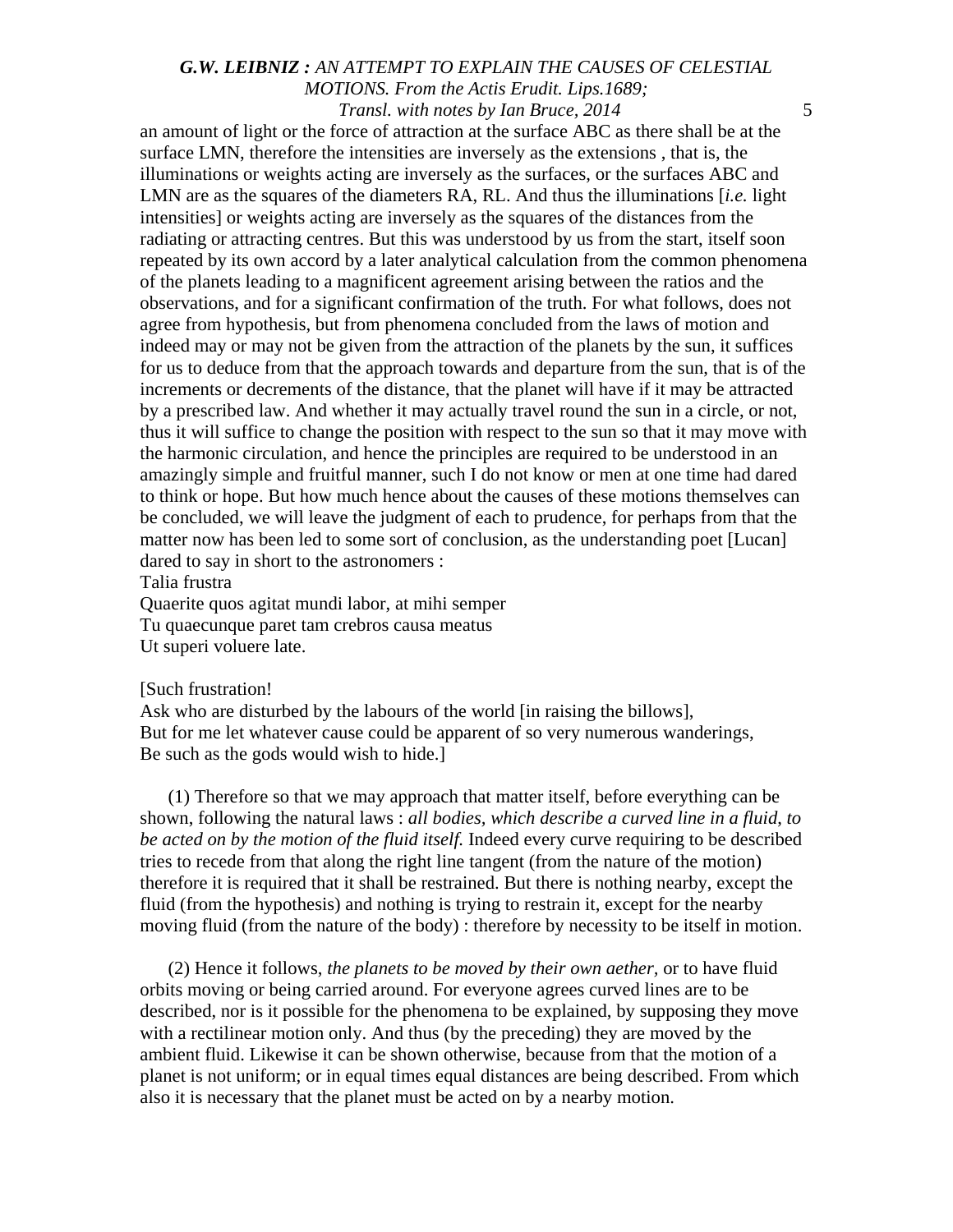(3) I call the circulation harmonic, if the velocities of the circulation, which are at some body, shall be reciprocally proportional with the radii, or with the distances from the centre of rotation, or (which is the

same) if these velocities circulating around the centre may decrease in proportion, at which the distance from the centre increase ; or most briefly, if the velocities of circulation increase in the proportion of these nearby. Thus indeed if the radii or the distances may increase uniformly, or arithmetically, the velocities will decrease in a harmonic progression. And thus not only in the arcs of a circle, but also can be found on some other curve describing the harmonic circulation at the place. We may put the moveable mass M to be carried in some curve  $3M_2M_1M$  (or  $1M_2M_3M$ ) and in equal



elements of time to describe the elements (Fig. 18), of the curve  ${}_{3}M_{2}M$ ,  ${}_{2}M_{1}M$ , a composite motion can be understood from a circular motion about some centre, such as  $\odot$  (as <sub>3</sub>M<sub>2</sub>T, <sub>2</sub>M<sub>1</sub>T) and with a rectilinear motion such as <sub>2</sub>T<sub>2</sub>M, <sub>1</sub>T<sub>1</sub>M (with  $\odot$ <sub>2</sub>T still equal to  $\mathcal{O}_3M$  and  $\mathcal{O}_1T$  equal to  $\mathcal{O}_2M$ ), such a motion can be understood also, while a ruler, or an indefinite right line  $\mathcal{O}N$ , is moved around the centre  $\mathcal{O}$ , and meanwhile the mobile mass M is moved along the right line  $\mathcal{O}N$ . But there is no need to be concerned, that the motion shall be rectilinear only [i.e. it is to be considered as a second order effect], by which it may approach the centre, or recede from the same (which I call *paracentric motion*) : for it is carried by a circulatory motion of the mass M, so that  ${}_{3}M_{2}T$ shall be to the other circulation of the same mass,  $_2M_1T$ , as  $\odot_1M$  to  $\odot_2M$ , that is as if the circular motions made in equal elements of time shall be inversely as the radii. For since the arcs of the same elementary circular motions shall be composed in the ratio of the times and of the velocities, but the elementary times are assumed equal, the circular motions will be as the velocities, and thus also the velocities will be reciprocally as the radii, and thus the circulatory motion may be said to be harmonic.

(4) *If a moving mass may be carried by a harmonic circulation* (whichever the paracentric motion shall be) *the areas cut by the radii drawn from the centre of the circulation to the mass will be taken proportional to the times, and vice versa.* For since the elementary circular arcs, such as  $_1T_2M$ ,  $_2T_3M$ , shall be incomparably small, with respect of the radii  $\mathcal{O}_2M$ ,  $\mathcal{O}_3M$ , the differences between the arc and the sine of the same right line (as between  $T_1T_2M$ , and  $T_1D_2M$ ) by themselves incomparable with the differences, and hence (*by our analysis of the infinites*) these may be had as zero, and both the arcs and sines accordingly coinciding. Therefore  $_1D_2M$ , to  $_2D_3M$ , shall be as  $\odot_2M$  to  $\odot_1M$ , or  $O_1M$  by  $_1D_2M$  equals  $O_2M$  by  $_2D_3M$ , and therefore the half triangles of these are equal, surely  $1M_2MO$  and  $2M_3MO$ , which since they shall be elements of the area AOMA, and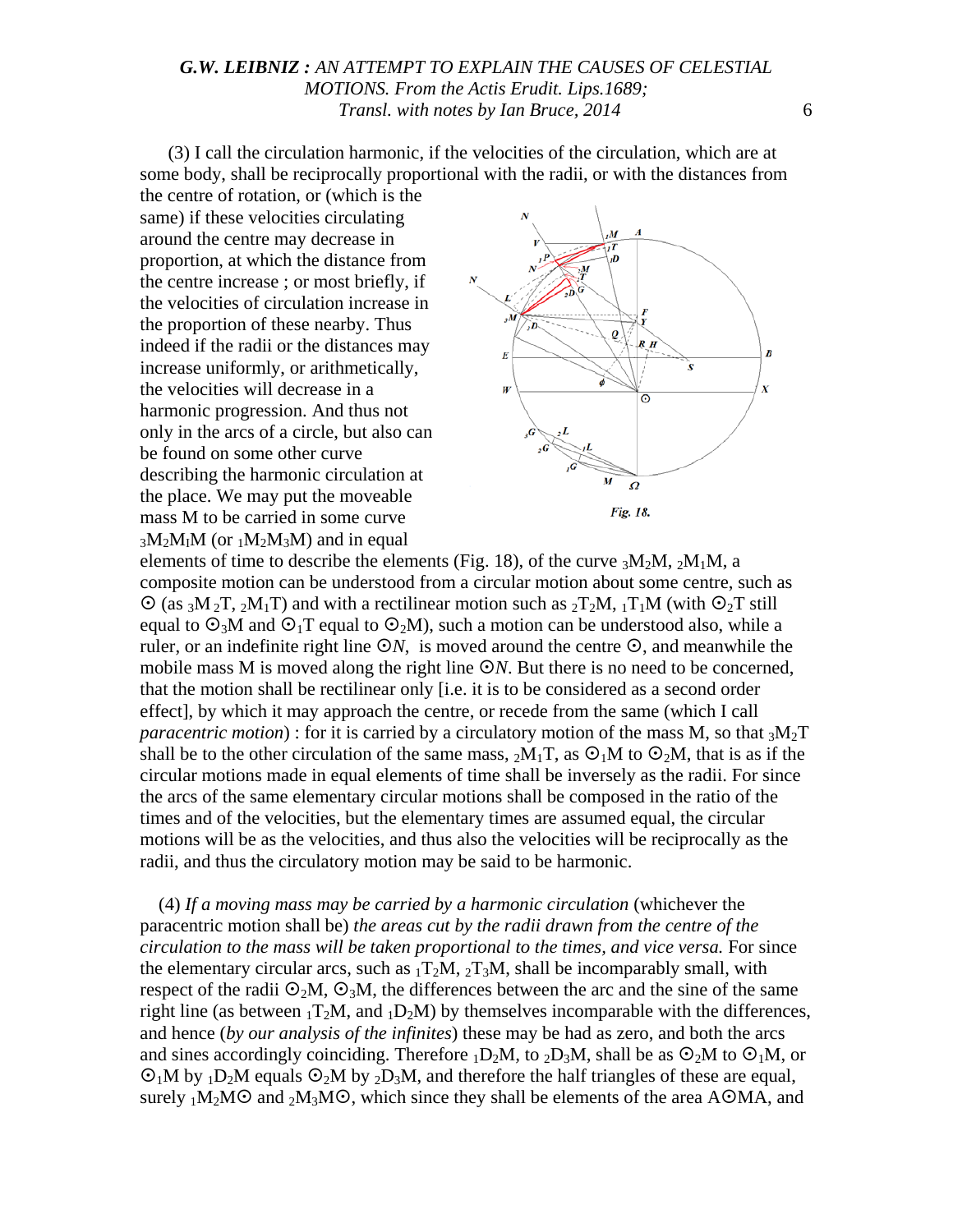thus with the equality from the hypothesis of the elements of time taken, also the elements of the area are equal, and vice versa, and hence the areas AOMA are proportional to the times, by which the arcs AM are traversed.

(5) I have inserted a demonstration between *incomparably small quantities,* for the sake of an example of the difference of two common quantities, with themselves being incomparable quantities. For thus indeed such, lest I be mistaken, can be set out most clearly. Therefore if anyone may be unwilling to use infinitely small quantities, it may be judged sufficient to consider them as being small, so that they shall be incomparable [*i.e.* different by an insignificant first order amount], and the error they produce between them of no consequence, indeed less with the given. Just as the earth may be taken as a point, or the diameter of the earth for an infinitely small line, with respect to the heavens, thus it can be shown, if the sides of the angle may have a base incomparably small to themselves, the angle contained to be incomparably smaller than a right angle, and the difference of the sides to be incomparable between themselves; likewise the difference of the whole sine, of the complement of the sine and of the secant, to be with incomparable [*i.e.* too small to be distinguished between] differences, likewise the difference of the chord, arc and tangent. For since these shall be infinitely small, the differences will be infinitely infinitely small, since these themselves shall be infinitely small, they will be the infinitely small differences of infinitely small quantities*,* and the versed sine also will be infinitely infinitely small, and thus incomparable with a right line. And the orders both of the infinitely large, as well as of the infinitely small, are infinite. And similar common triangles can be used for these unassignable ones, which have maximum use with tangents, maximas and minimas, and explaining the curvature of curves; likewise in nearly all of geometry applied to nature, for if the motion may be set out by a common line, that the moving mass may complete in a given time, the impetus, or the velocity may be set out by an infinitely small line, and the element itself of the velocity, such as it is for the action of the weight, or the centrifugal attempt, by an infinitely infinitely small line. And I have considered putting this *Lemma* in place, for our *Method of incomparable quantities, and the analysis of the infinites,* as the foundations of this new teaching*.*

[Leibniz is convinced about the planets being carried along by a vortex of circulating fluid ; however, to generate an elliptical orbit as required by Kepler's law, an extra second order force is required in addition to the fluid force, which he calls the paracentric force, acting towards or away from the sun : the nature of this force is not understood, it may be due to the weight of the body, or gravity; or it may be due to levitation, or some other cause; Kepler considered magnetism as a cause, as Gilbert's book *De Magnete* had recently been published. See Ch. 5 of Aiton's book : *The Vortex Theory of Planetary Motion,* for further details. Notwithstanding his lack of physical intuition, and the fact that clearly he had not read the *Principia* at this time: for Newton's idea of extending the force of gravity to the moon, and beyond, was the mental leap needed to bring about an understanding planetary motion - in this paper Leibniz provides an insight into his differential calculus, esp. the presence of higher order differences or derivatives and the occurance of a differential equation, as well as introducing the idea of *living* and *dead* forces, in which lay the germ of kinetic energy. The *vis viva* notion was to linger in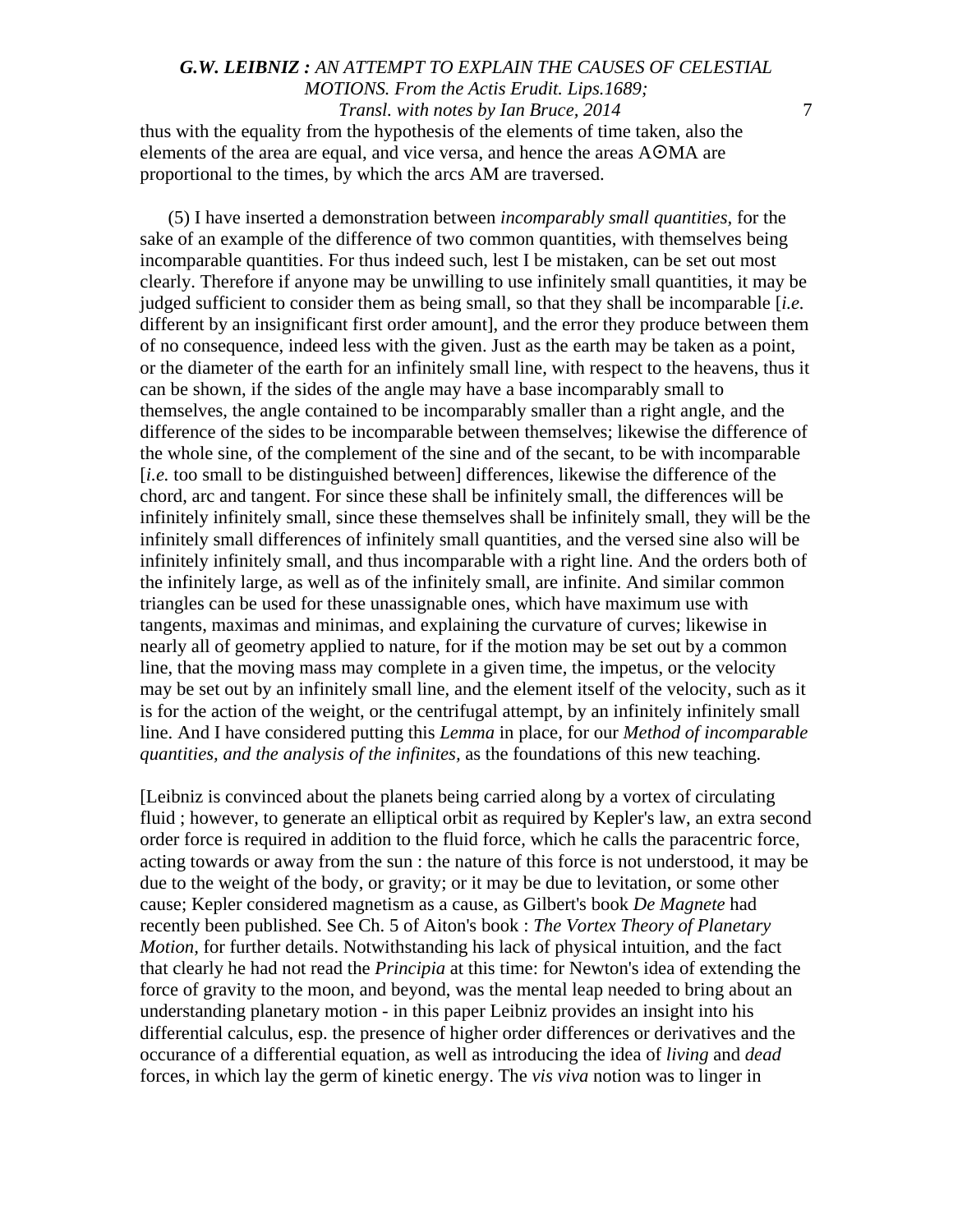# *G.W. LEIBNIZ : AN ATTEMPT TO EXPLAIN THE CAUSES OF CELESTIAL MOTIONS. From the Actis Erudit. Lips.1689; Transl. with notes by Ian Bruce, 2014* 8 Dynamics for almost 200 years, before being appropriated at last into conservation laws;

and of course it still has a meaning in Astronomy.]

( 6) Now from these it is a consequence, the planets are to be moved in a harmonic circulation, the primary ones around the sun, and moons around their primary, as the centre. For with the radii drawn from the centre of the circulation, they describe areas proportional to the times (from observations.) Therefore with equal elements of the times put in place, the triangle  $_1M_2MO$  is equal to the triangle  $_2M_3MO$ , and hence  $O_1M$  to  $\mathcal{O}_2M$  is as  $_2D_3M$  to  $_1D_2M$ , because it is to be a harmonic circulation.

( 7 ) Also it is agreed, the aether, or *the fluid orbit of each planet to be moving in a harmonic circulation;* for it has been shown above, no body in the fluid is moving along a curve by its own accord, and therefore it will be the circulating aether, and that it is agreed to believe to account for the circulation of the planets, thus so that also the harmonic circulation of the aether of each planet, that is the fluid of the orbit of the planet, is known to be divided into innumerable concentric circular orbits of small thickness, any of which will have its own proper circulation with so much greater a velocity in proportion, as by how much each will be closer to the sun. But another more exact account of this motion in the aether will be rendered.

(8) And thus we may consider *a planet to be moved by a two-fold motion, or composed from the harmonic circulation of the orbit of its carrying fluid, and from a paracentric motion,* as if of a certain weight or an attraction, that is an impulse towards the sun, or the primary planet*.* But it is made by the circulation of the aether, so that a planet may travel in a circle harmonically, not as if by a proper motion, but as if by being carried around swimming quietly in the fluid, whose motion it follows, nor from which it retains any force of a more rapid circulation, which it would have in a lower or closer orbit, but by growing less, while it transfers into higher orbits (with a velocity greater than its resistance), it continually loses velocity, and approaches to that orbit to which it adapts itself insensibly. In turn, while it extends from higher to lower orbits, it takes the force of these. And thus there it shall be easier, because where once the motion of the planet is agreed on, with the present motion of the orbit, afterwards it will differ little from those nearby.

(9) With the harmonic circulation explained, *the paracentric motion of the planets is required to be explained, arising from the force of the circulation on a planet being made to change orbit, and composed from the attraction between itself and the sun*. Moreover, it may be permitted to call the attraction, although really it shall be an impulse, for certainly the sun can be considered just as a magnet ; moreover without doubt these magnetic forces are derived from the impulses of the fluid. From which also we will call the attraction of the weight, by considering the planet as a weight evidently drawn towards the centre of the sun. But the kinds of the obit depends on a specific law of attraction. Therefore we may consider what law of attraction may make the curve an ellipse, and so that we may follow this, it is necessary that we enter into the realms of geometry for a short while.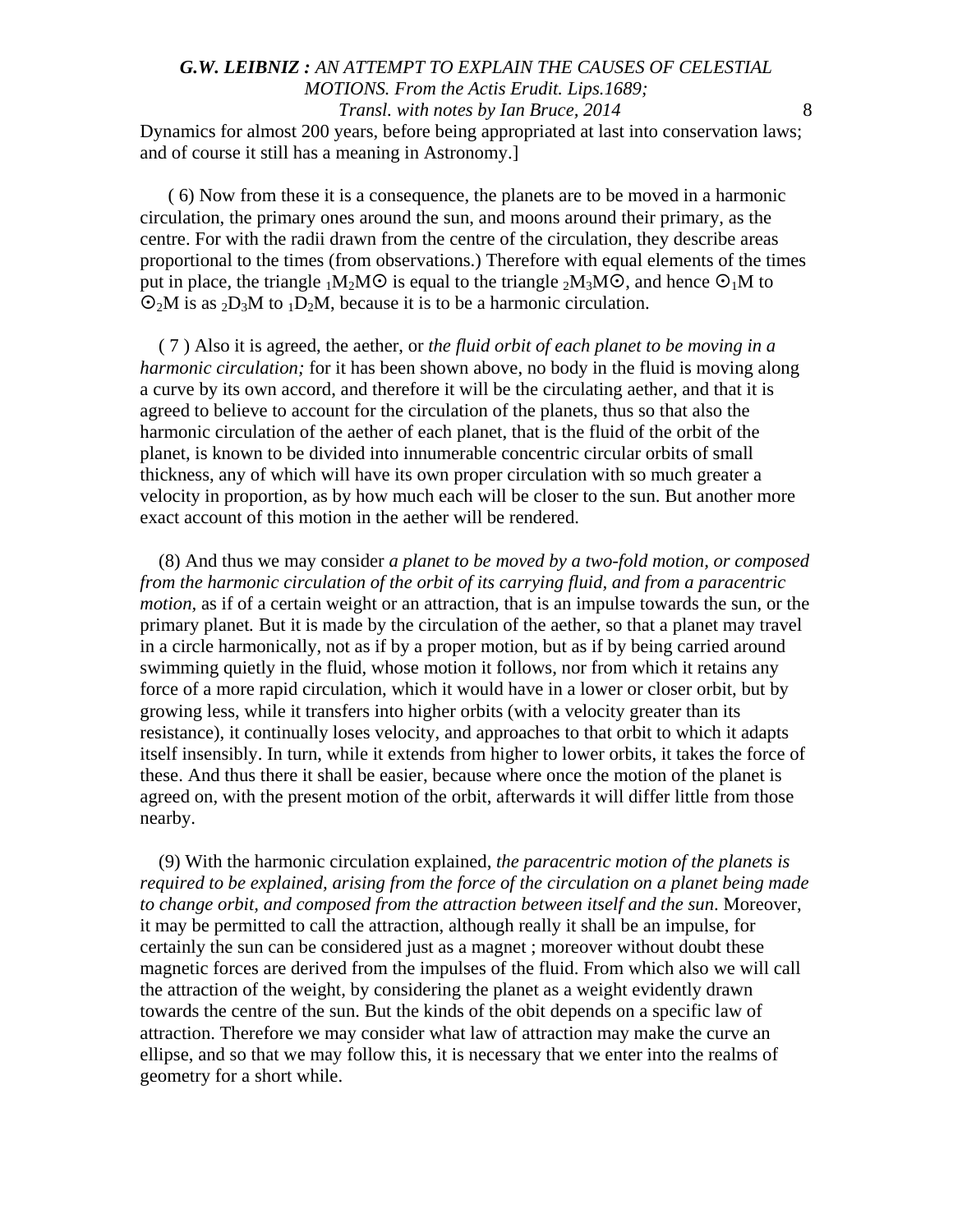(10) Since every moving mass that will describe a curved line tries to recede along the tangent, it will be allowed hence to call this the attempt of '*shaking free*' [which we can understand to mean a perturbation or libration; a term that goes back to the original analogy of water rotating in a bucket with straw and chaff, which separated out on rotation] as in the motion of a sling, to which an equal force is required, by which the stone may be made to move, lest it may wander. *This attempt will be permitted to be measured to the perpendicular from a point following along the tangent of the preceding point by an unassignable distance.* And since the curve is circular, the celebrated *Huygens*, who first treated that geometrically, called this the *centrifugal* force*.* [*i.e.* part of the confusion which Newton clarified; the term is not mentions in his *Principia*, being an apparent force.] Moreover every attempt of 'shaking free' [or libration] is with respect to the velocity, or the force arising from a attempt repeated a very short time later is considered to be infinitely small, and just as by the action of gravity, which is of a homogeneous nature with that. From which and by the same cause each is confirmed. Nor hence is it a wonder, what Galileo wished, the repetition of blows to be infinite in explaining the force of gravity by comparison, or as I say of a simple attempt, the force of which I am accustomed to call a *dead force*, but which by acting continually, the force beginning from repeated blows, is to be rendered the *living force*.

[Thus here we have an introduction to Leibniz's idea of the *vis viva*, which came to be identified not as a force, but as the kinetic energy (without the factor of a half) acquired by a body from an infinite series of blows or a continuous force, rather than from a series of discrete impacts ; a *dead* force meant that nothing seemed to happen, or in the Newtonian sense, the forces were formed from action/reaction pairs, such as for a person standing on the ground experiencing the force of gravity downwards acting as it were from the centre of the earth, balanced by a reaction force upwards of the ground being compressed underfoot; the earth of course experiencing the equal and opposite reactions to these forces, and also balancing each other.]

(11) *The centrifugal attempt,* or the trial of breaking free from the circulation can be expressed by PN *the versed sine of the angle of the circulation* <sub>1</sub>MON (or which may be returned likewise on account of the difference of the unassignable radii, by  $_1D_1T$ ) for the versed sine is equal to the perpendicular drawn from one end point of the arc of the circle to the tangent of the other end, where we have expressed the breaking free attempt in the preceding (also the centrifugal attempt can be expressed by PV, the differential of the radius and of the secant of the same angle, of which difference the distinction from the versed sine is an infinity of infinities, infinitely small, and thus the smallest with respect to the radius.) Hence again since the versed sine shall be in the square ratio of the chord, or the unassignable arc, or of the velocity, it follows that the *centrifugal attempt of the moving object shall be equal to the motion to be described in equal circles in the square ratio of the velocities, in unequal circles to be described in a ratio composed from the squares of the velocities, and the reciprocals of the radii.*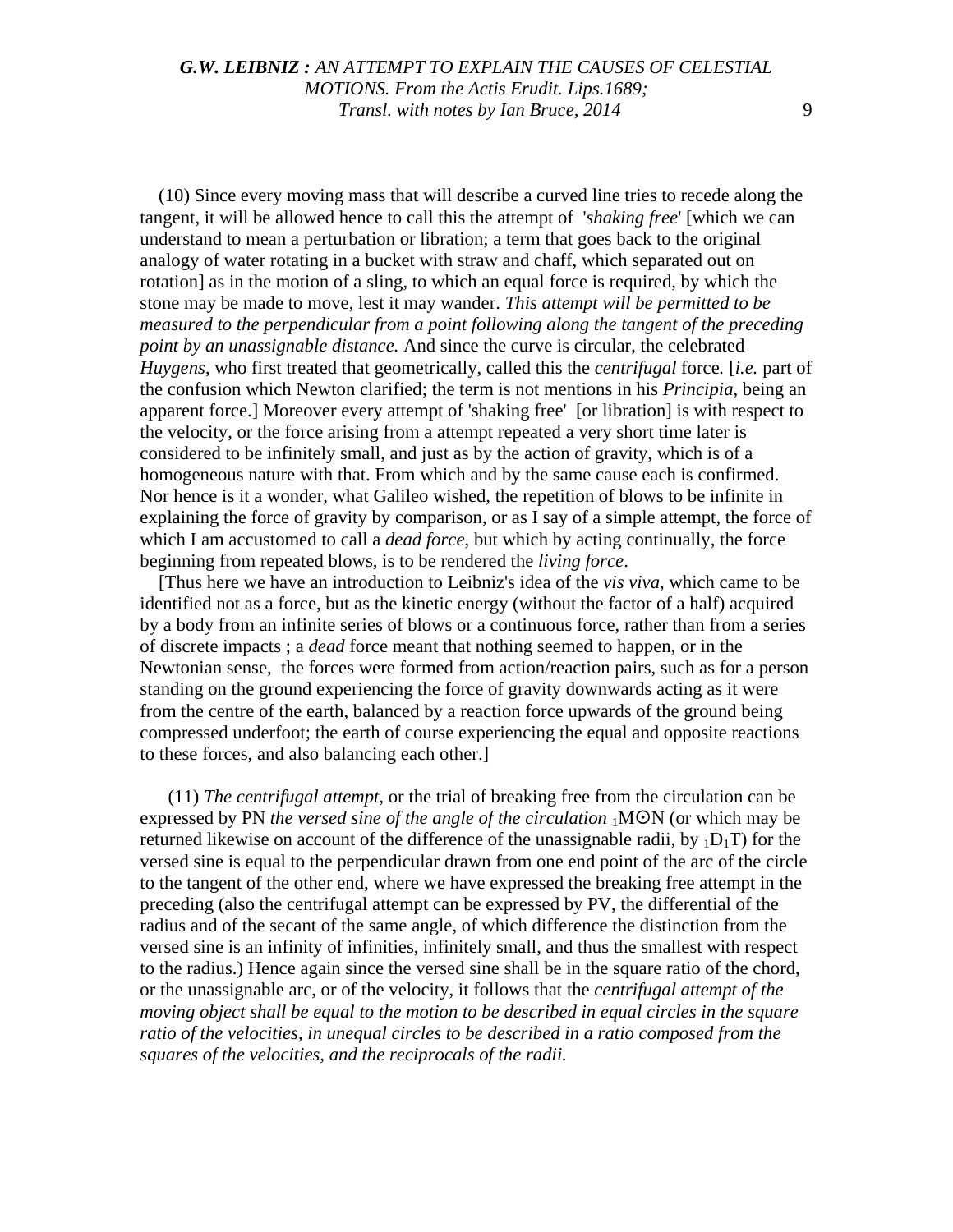

attempt  $_2D_2T$  is to the circulation,  $_2D_3M$  as the circulation is to the velocity, for which there shall be a need, for the whole diameter or for twice the distance from the centre, being traversed in the same element of time. [Clearly this result is incorrect, assuming the theory is correct, which of course it is not, as r is a constant, and ordinary differentiation gives  $v = \frac{dx}{dt} = \frac{y}{r} \frac{dy}{dt}$ ].]

(12) *The centrifugal trials of the mobile are in the ratio of the reciprocals of the radii cubed with the harmonic circulation.* For by the preceding they are as the reciprocal of the radii and directly as the squares of the velocities, that is (because the velocities of the circulation are reciprocally as the radii) in the reciprocal square ratio of the radii; from the simple reciprocal with the square reciprocal there shall be the reciprocal cubed. For the calculation,  $\theta$ a shall be a constant plane area equal always to double the elementary triangle <sub>2</sub>M<sub>3</sub>M $\odot$  or to the rectangle formed from <sub>2</sub>D<sub>3</sub>M by the radius  $\odot$ <sub>2</sub>M or r, therefore  $2D_3M$  will be  $\theta_a$ : r or  $\theta_a$  divided by r, now [half] the centrifugal trial [or libration]  $2D_2T$ is equal to <sub>2</sub>D<sub>3</sub>M squared divided by twice  $\Theta_3M$ , therefore equal to  $\theta\theta$  aa: 2r<sup>3</sup>. [Since  $\theta$  is the element of time *dt*, and if we denote the rate at which the angular motion of the radius is being performed by  $\frac{d\varphi}{dt}$ , following Aiton, p. 141, then the constant rate at which the area is swept put is given by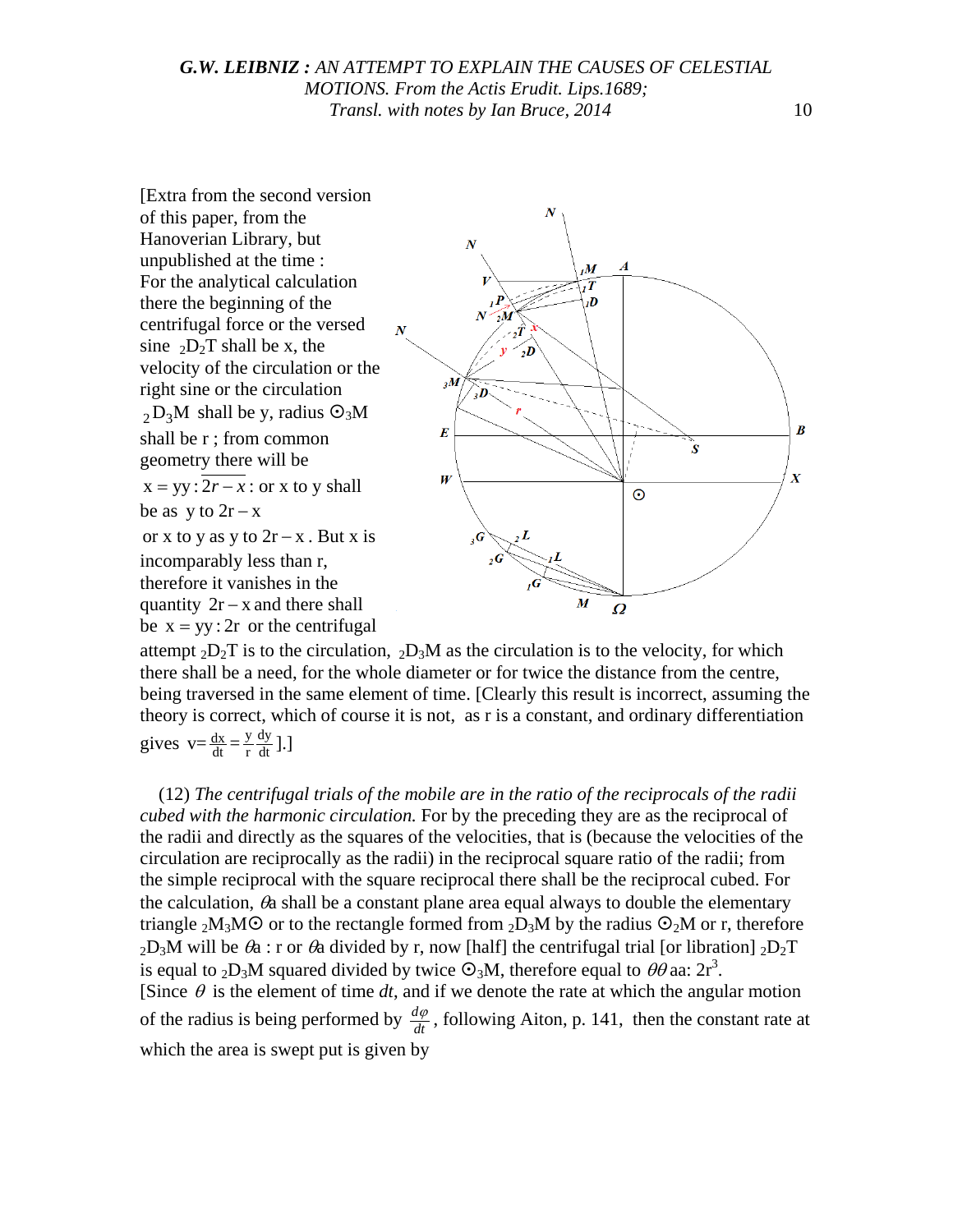# *G.W. LEIBNIZ : AN ATTEMPT TO EXPLAIN THE CAUSES OF CELESTIAL MOTIONS. From the Actis Erudit. Lips.1689; Transl. with notes by Ian Bruce, 2014* 11  $\frac{1}{2}r^2 \frac{d\varphi}{dt} = \frac{1}{2}rv = h$  or  $r^2 \frac{d\varphi}{dt} = rv = a$  above, and  $r^2 d\varphi = adt \rightarrow adt$  as above; hence the

centrifugal acceleration given by  $\frac{v^2}{r}$  $\frac{v^2}{r} \rightarrow \frac{aa}{r^3}$  etc. ]

(13) *If the paracentric motions* (receding or approaching the centre *Ω* itself) *shall be equal, and the circulation harmonic*, *the curve of the motion Ω*MG *will be a spiral beginning from the centre*  $\Omega$ , of which this is a property, that the segments *Ω*GM*Ω* [*i.e*. the areas] shall be proportional to the radii*,* that is: with this position of the chord *Ω*G drawn from the centre, just as the areas, that is the segments, are (on account of the equal recessions) proportional to the radii with the times. There are many other remarkable properties of this spiral, nor the construction difficult. Indeed the general method is given in harmonic circulations, if from the radii the times may be given, either the



velocities of the paracentric motion, or at least the elements of the impulses or of the actions of gravity, at any rate the curved lines can be constructed from the supposed quadratures.

(14) The *paracentric action, either of gravity or of levitation*, is expressed by the right line  $3ML$  erected from the point  $3M$  of the curve, for the point at an unassignable distance  $_2$ ML along the tangent from the preceding point  $_2$ M (produced to L), parallel to the preceding radius  $\mathcal{O}_2M$  ( drawn from the centre  $\mathcal O$  at the preceding point  $_2M$ ).

(15) *In every harmonic circulation the element of the paracentric impetus* (that is, the increment or decrement of the velocity in falling towards the centre, or by ascending from the centre) *is the difference or sum of the paracentric actions* (that is the pushing together from gravity, or by levitation, or made by similar causes) *and of twice the centrifugal departure* (from that itself the harmonic circulation arose), indeed the sum of the levitations, if levitation shall be present ; the differences, if gravity shall be present : where with the action of gravity prevailing the descents will increase or the velocities of

the ascents will decrease, as prevails with twice the centrifugal attempt, in the opposite direction. From  $1M$  and  $3M$  the normals at  $\mathcal{O}_2M$  shall be  $_1MN$  and  $_3M_2D$  ; therefore since the triangles  $1M_2M\odot$  and  $2M_3M\odot$  may be shown to be equal on account of the harmonic circulation, both the altitudes (on account of the common base  $\odot_2 M$ ) IMN and  $_3M_2D$  will be equal. Now with  ${}_{2}MG$  assumed to be equal to  $L_3M$ ,  $_3MG$  may be joined parallel to  $_2ML$  itself ; therefore the triangles  $_1MN_2M$  and  $_3M_2DG$ will be congruent, and  $_1M_2M$  will be equal to

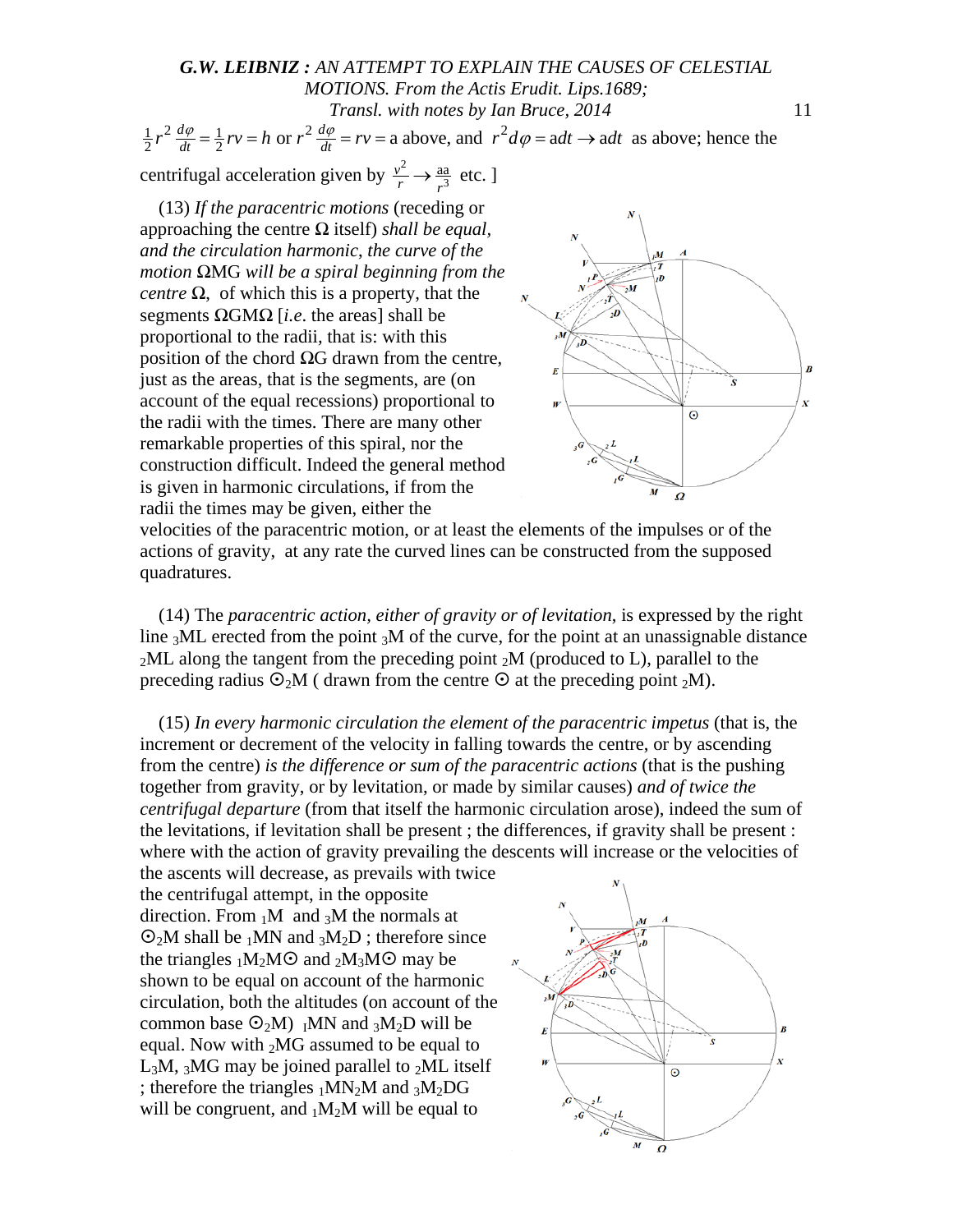$G_3M$ , and N<sub>2</sub>M equal to  $G_2D$ . Again on the right line  $O_2M$  (produced if there is a need, which is understood always) there may be taken  $\mathcal{O}P$  equal to  $\mathcal{O}_1M$ , and  $\mathcal{O}_2T$  equal to  $\mathcal{O}_3M$ , P<sub>2</sub>M will be the difference between the radii  $\mathcal{O}_1M$  and  $\mathcal{O}_2M$ ; and  ${}_2T_2M$  the difference between the radii  $\mathcal{O}_2M$  and  $\mathcal{O}_3M$ . Now P<sub>2</sub>M is equal to (N<sub>2</sub>M or)  $G_2D + NP$ , and  $T_2M$  is equal to  $T_2MG + G_2D - T_2D_2T$ , therefore  $P_2M - T_2M$  (the difference of the differences) will be NP +  $_2D_2T - _2MG$ , that is (because NP and  $_2D_2T$ are the versed sines of the two angle, and the incomparability of the difference of the radii coincide) twice  $_2D_2T - _2MG$ . Now the difference of the radii expresses the paracentric velocity, the difference of the differences expresses the element of the paracentric velocity. But  $_2D_2T$  or NP is the centrifugal attempt of the circulation, certainly the versed sine (per 11) and  $_2$ MG or  $_3$ ML is the action of gravity (by the preceding). And thus the element of the paracentric velocity is equal to the difference between twice the centrifugal trial NP, or  $_2D_2T$  and the simple action of gravity  $G_2M$ , or (because it may be concluded in the same manner) the sum from twice the centrifugal trial, and from the simple action of levitation.

[The presence of a force of levitation would appear to arise from a difference in the densities of the circulating aether fluid and the mobile masses within: yet such a levitation arises on earth from unequal pressures, and which eventually depend on gravitation……… Thus, Leibniz, as if in despair, has thrown all conceivable forces into his theory. The diagram incorporates both types of motion, either attractive inwards in the clockwise sense, and due to magnetism, weight , or levitation; or repulsive outwards in the anticlockwise sense, due to levitation or centrifugal, which Leibniz considered real. Whatever the origin of these forces, they are small, and account for the small departure of the planet from a purely circular motion to an elliptical one, in Leibniz's view.]

(16) From the given increments, the action of gravity or of levitation is given, or vice versa either to be ascending from the decrements of the velocity, or by descending from the increments. It is apparent from the preceding, for the centrifugal attempt is considered to be given always, since it shall be in the inverse triplicate ratio of the radii (by 12).

(17) With the equality of the elements of time the increments of the angles of the harmonic circulation, are in the inverse square ratio of the radii. For the circulations are in a ratio composed of the angles and of the radii, and the elementary circulations, since they shall be harmonic, are in the inverse ratio of the radii, therefore the elementary angles are in the ratio of the inverse squares of the radii. Such almost are the daily motions apparent seen from the sun (for here days are sufficiently small parts of time, for the more distant planets in the first place), which will be circular, in the inverse square ratio of the distances, thus so that with the distance doubled only a fourth part of the angle will be completed in the same element of time, with the distance tripled, only a ninth part.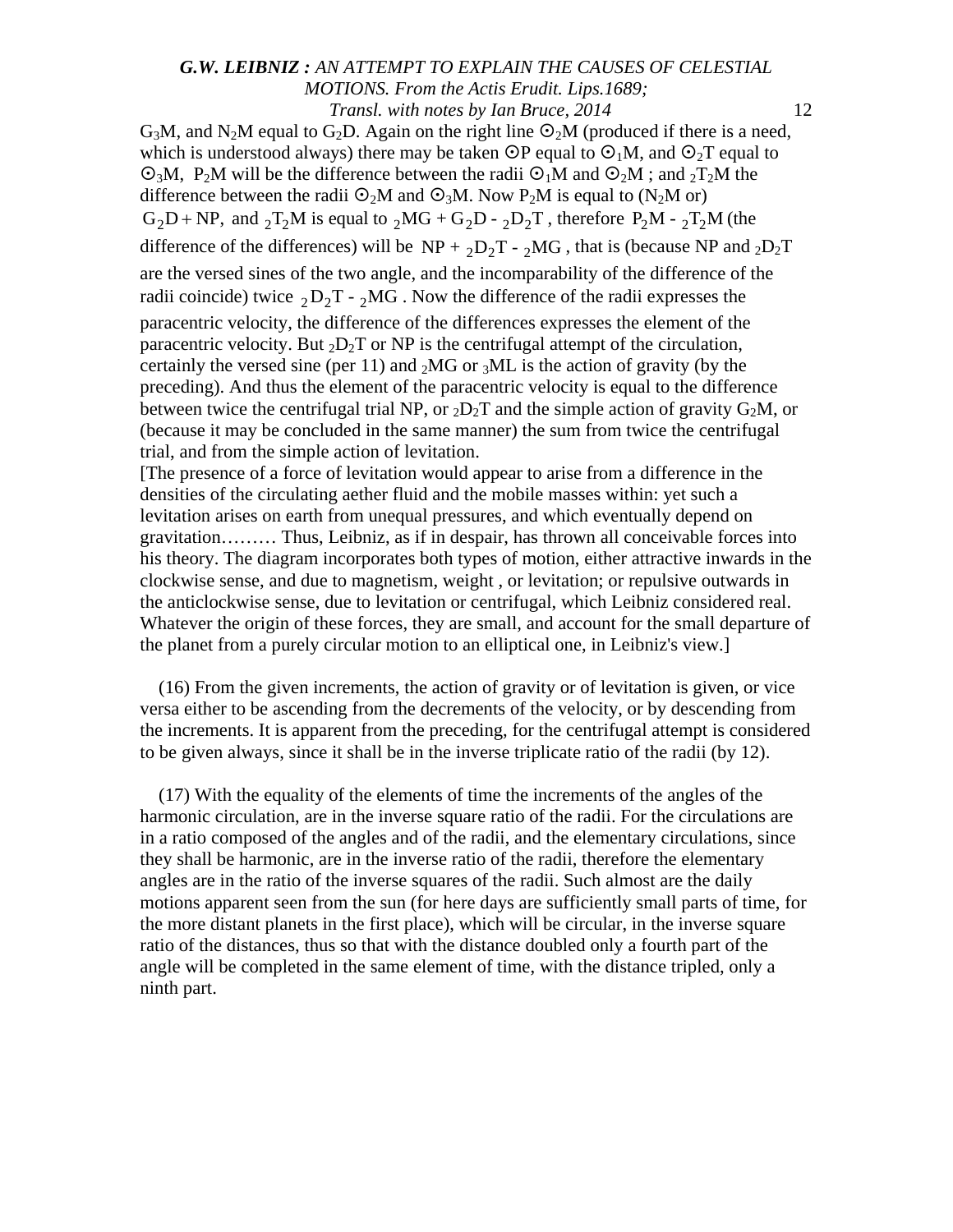(18) *If an ellipse may be described by the harmonic circulation a body moving around a focus as the centre of circulation, there will be between these three* [*motions*] : *the circulation*  ${}_{2}T_{3}M$  or  ${}_{2}D_{3}M$  ( for these are similar and cannot be different); the *paracentric velocity* 2D2M, *and the velocity of the moving body itself* (composed from these) *in that*

*elliptic orbit itself, evidently* 2M3M *respectively, as these three others* : the transverse axis BE, the mean proportion between the difference and the sum of the distances of the foci between each other  $F\odot$ , and of the difference  $\Theta \phi$  of the distances of the point of the orbit 3M from the foci, and finally twice the mean proportional between  $\mathcal{O}_3M$  and F<sub>3</sub>M, the distances of the same point from the two foci. And these are true in the same manner for the hyperbola. In the parabola there with the quantities vanishing which are infinite, the quantities will become the circulation, the paracentric velocity,



and the velocity composed from these, which is in the orbit itself respectively, as the latus rectum, the mean proportional between the latus rectum, and the excess of the radius over the smallest radius, (which is the fourth part of the latus rectum) and finally twice the mean proportional between the radius and the latus rectum. The truth of these can be derived from the common elements of conic sections, if the right line  ${}_{3}MR$  may be perpendicular to the curve at MR (or of its tangent), to cross with the axis  $A\Omega$  at R, and at that from the foci the normals to act FQ,  $\circ$ H; it is apparent for  $\circ$ H, H<sub>3</sub>M, <sub>3</sub>M $\circ$ themselves to be  $_2M_2D$ ,  $_2D_3M$ ,  $_3M_2M$ , that is proportional to the paracentric velocity, the circulation velocity, and to the [resultant] velocity in that orbit. Therefore is suffices to show the sides of the triangle  $_3$ MH $\odot$  to be between themselves, as we have said. Because it becomes easier, by considering the triangles  $_3MQF$  and  $_3MHO$  to be similar, and besides F<sub>3</sub>M to be to  $\mathcal{O}_3M$ , as FR to  $\mathcal{O}_3R$ , thence the proposition can be concluded by common analysis. Hence it follows, with the foci interchanged, so that the one for the other becomes the centre of harmonic circulation, and with the attraction made the same as before, the account of the circulation remains the same, and of the paracentric velocity, at any point.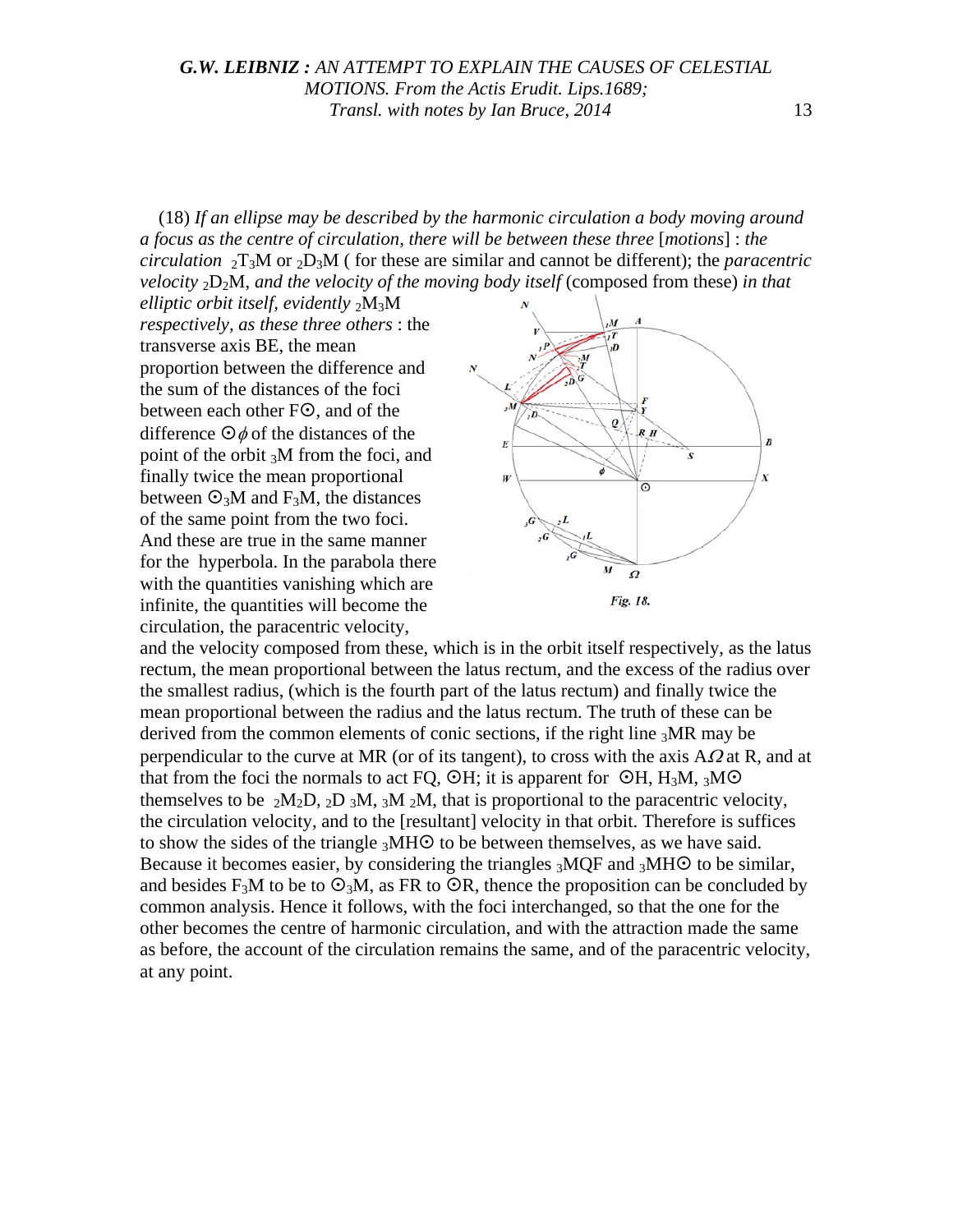(19) *If a moving body has a weight, or is drawn towards some point, such as we may put a planet with respect to the sun, it may be carried in an ellipse* (or in another conic section) *by a harmonic circulation, and at the focus of the ellipse both the centre of attraction as well as of the circulation, the attractions or of the gravity acting will be as the square of the circulation directly, or as the square of the radii, or of the distances of the foci inversely.* We have found this by an elegant example of our differential



calculus, or analysis of the infinite quantities. A $\Omega$  shall be q; OF e; BE, b (that is  $\sqrt{qq}$ -ee [or in modern terms,  $\sqrt{4a^2-4a^2e^2} = 2a\sqrt{1-e^2} = 2b$ ]),  $\odot_2 M$  the radius r:  $\odot_0$  (or  $\mathcal{O}_2M - F_2M$  ) 2r – q, or by abbreviation p; and the latus rectum WX shall be a, equal to  $bb:q$ .

[In modern terms, bb :  $q = 4a^2(1 - e^2)/2a = 2a(1 - e^2) = 2l$ , where *l* is the semi-latus rectum. Note that in Leibniz's day, the eccentricity *e* was not yet known as a way of describing conic sections]. Double the element of the area of the triangle  $_1M_2MO$  which is always the same, shall be  $\theta_a$ , on putting a for the latus rectum, and with  $\theta$  representing always the same element of time  $[dt]$ ; and the circulation <sub>2</sub>D<sub>3</sub>M will be  $\theta$ a : r (see now 12) above) again the difference of the radii  $_2D_2M$  may be called dr, and the difference of the differences ddr. But by the preceding there is dr (or  $_2D_2M$ ) to  $\theta$ a : r ( or to  $_2D_3M$ ) as  $\sqrt{\text{ee-pp}}$  to b. Therefore brdr =  $\theta$ a $\sqrt{\text{ee-pp}}$ , which is the equation of the differential. But the differential of the differential (*following the laws of the calculus from our other papers published in these Actis*) is : bdrdr + brddr =  $-2pa\theta dr$  :  $\sqrt{ee - pp}$ , of which with the aid of the two equations by removing dr, so that only ddr remains, it becomes  $ddr = bbaa\theta\theta - 2aaqr\theta\theta$ ,:  $bbr^3$ , from which the proposition is obtained. For ddr, the element of the paracentric velocity, is the difference between  $bbaa\theta\theta$ : bbr<sup>3</sup> that is  $aa\theta\theta$ :  $r^3$  which is twice the centrifugal trial (by 12 above) and between  $2aaqr\theta\theta$ .: bbr<sup>3</sup>. that is (because bb : q = a)  $2a\theta\theta$  : rr : therefore it is required (by 15) so that  $2a\theta\theta$  : rr shall be the action of gravity ; which multiplied by the constant  $a : 2$  gives  $a \theta \theta$ : rr, the square of the circulation. Therefore the actions of gravity are directly as the squares of the circulation, and therefore reciprocally as the squares of the radii. The same conclusion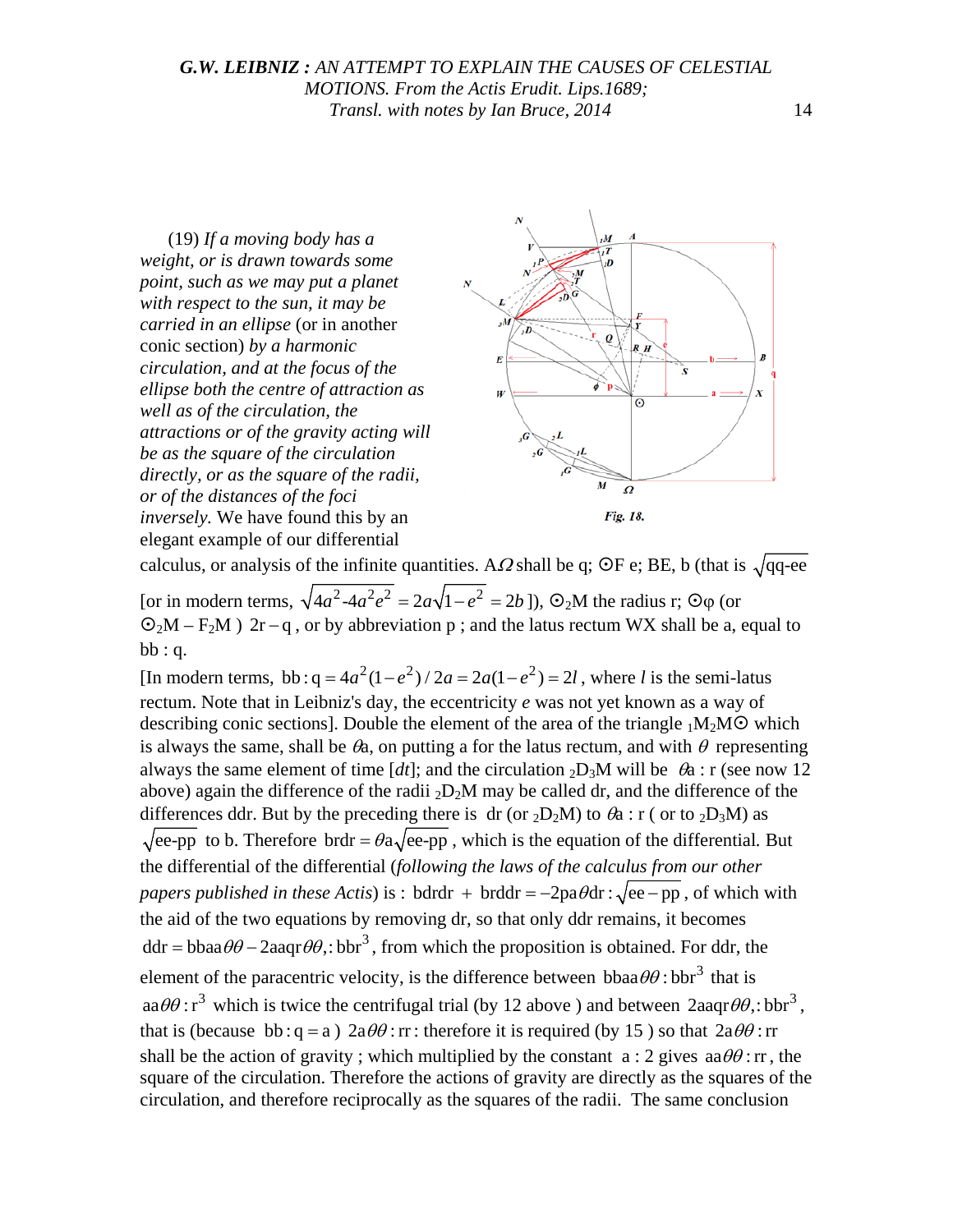follows both for the *hyperbola* and the *parabola*, but especially for the *circle,* which is the simplest from these. But the account of the distinction between these conic sections, and when circles and ellipses may be generated before the others, will appear below.

[In modern terms, this differential equation is equivalent to :  $ddr = \frac{aa\theta\theta}{r^3} - \frac{2}{a} \cdot \frac{aa\theta\theta}{r^2}$ , for the acceleration along the radius r; since  $\theta$  is the element of time that we express now as *dt*, and  $\frac{ddr}{dt^2} = \frac{aa}{r^3} - \frac{2}{a} \cdot \frac{aa}{r^2}$ . This is the equation that may be derived starting from Newton's second law, the universal force of gravitation between the planet and the sun, and the conservation of angular momentum of the motion around the sun; or as we have just seen, by differentiation of the equation of an ellipse curve twice.]

(20) *The same planet is attracted in different ways, and indeed in the square ratio of the nearness to the sun* ; thus so that the same by being twice as near is attracted by four times stronger a force, three times nearer by a force stronger by nine times : by falling towards the sun a certain new force is acting always. It is apparent from the preceding, on considering a planet to describe an ellipse, and with a harmonious circulation, and in addition always to be drawn towards the sun. I see this proposition now while noted also by the most celebrated *Isaac Newton,* so that it is apparent from the relation of the forces, however thence I may not be able to judge, in what manner he arrived at that [hypothesis].

(21) *Also it is apparent the action of gravity on the planet to be to the centrifugal attempt of the planet* (or of the setting free from that harmonic circulation by snatching it in orbit, and thus ending the trial) so that the present distance from the sun to the quarter part of the latus rectum of the planet, or as r is to a : 4, and therefore the ratios of the gravitational force to the centrifugal trial are proportional to the distances of the planet from the sun.

[This follows from  $\frac{ddr}{dt^2} = \frac{aa}{r^3} - \frac{2}{a} \cdot \frac{aa}{r^2} = 2 \times$  centrifugal force-gravitational force, according to Leibniz, where a is the latus rectum. It is of some interest to note that on rearranging this equation into the form :  $\frac{d^2}{dt^2}$  $\frac{d^2r}{dt^2} - \frac{aa}{r^3} = -\frac{2}{a} \cdot \frac{aa}{r^2}$ , where  $\frac{1}{2}a$  is the rate at which the planet sweeps out the area, we have a form similar to the modern form of the Newtonian equation for planetary motion, where the sun is assumed to have a mass much greater than the planet, and which we can write in a usual notation :  $\frac{d^2r}{dt^2} - \frac{h^2}{3}$  $rac{d^2r}{dt^2} - \frac{h^2}{r^3} = -\frac{GM}{r^2}$ ;

note also that according to modern theory, the semi-latus rectum is given by  $\frac{h^2}{GM}$ , or  $\frac{1}{2}a$ . Thus, Leibniz's theory, when considered from different physical principles, as he knew nothing about the conservation of energy and angular momentum as such, comes up with the correct differential equation, the solution of which of course, is an ellipse in the case of bound orbits. One can see from (19) that he started from the equation of the ellipse, differentiated twice, and introduced forces and pseudo-forces to get a scheme that worked : it would appear that the aether vortex attended to the business of conserving the angular momentum. The interplay between attractive and repulsive forces introduced arose from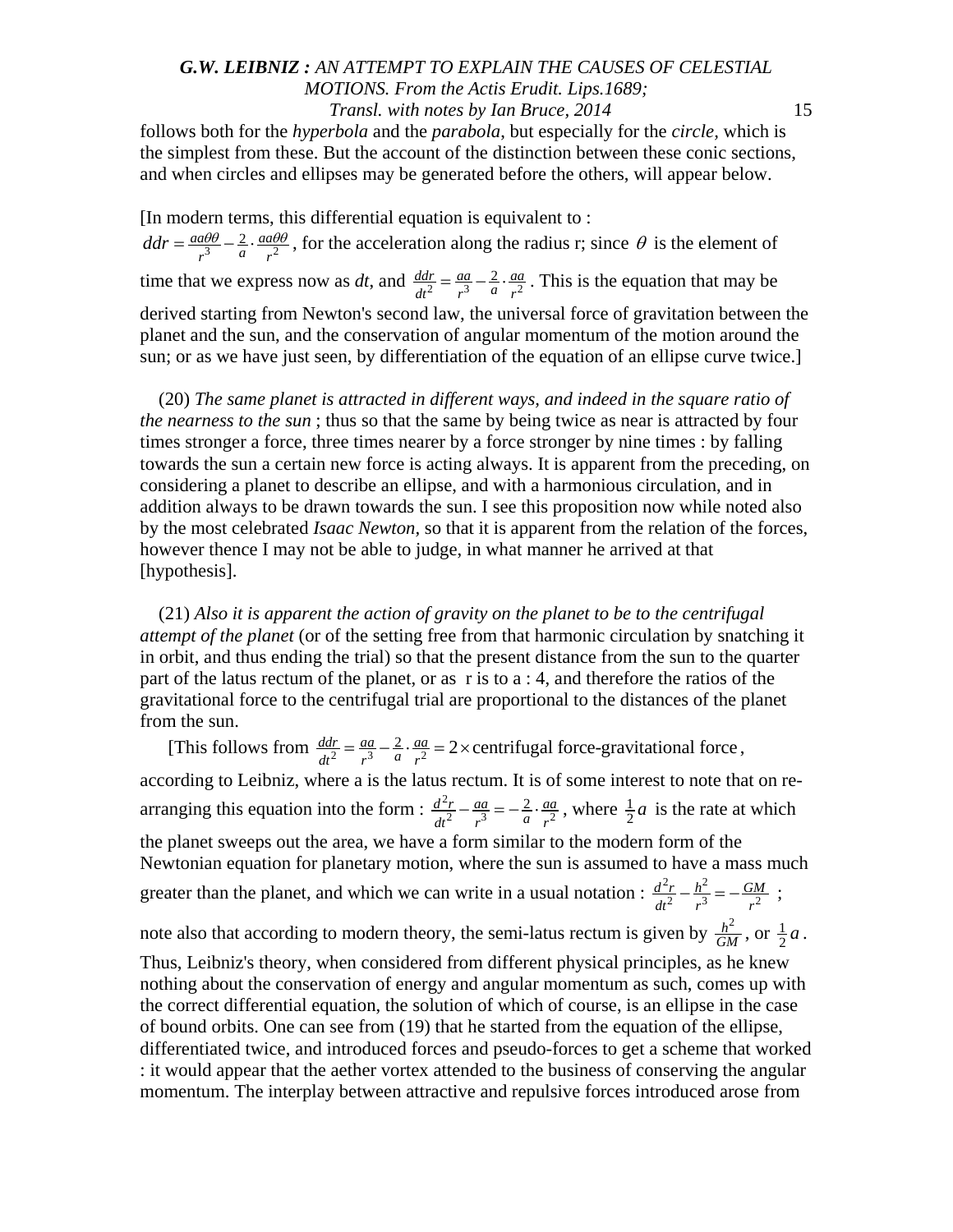a lack of understanding about the conservation of angular momentum, and of the sum of the potential and kinetic energies, all of which lay in the future. For at times the planet speeds up as it nears the sun, and at other time slows down as it moves away; Leibniz handled this behavior by introducing centrifugal and levitational forces of the correct sizes.]

(22) *The velocity of a planet is greater everywhere around the sun than the paracentric velocity, that is by approaching the sun, or receding from it. For since the circulation* shall be to the paracentric velocity as b to  $\sqrt{ee - pp}$  (by 18, with the calculation added according to 19) that will be greater than this, if  $bb + pp$  shall be greater than ee, because that certainly will be the case, when bb shall be greater than ee, or the transverse axis b, than the distance of the foci e. Truly that always happens for us with the planetary ellipses, which thus do not differ much from circles.

[In modern terms, as above, we have, using polar coordinates  $(r, \theta)$  for the planet, centred on the sun of mass *M*, taken at rest :

$$
\ddot{r} - r\dot{\theta}^2 = -\frac{GM}{r^2}; \quad \frac{1}{r}\frac{d(r^2\dot{\theta})}{dt} = 0 \quad \therefore r^2\dot{\theta} = h = const.
$$

As above, this reduces to  $\frac{d^2r}{dt^2} - \frac{h^2}{3}$  $\frac{d^2r}{dt^2} - \frac{h^2}{r^3} = -\frac{GM}{r^2}$ ; on integrating with respect to *r*, this becomes :

 $\frac{d^2r}{dt^2} - \frac{h^2}{r^3} = -\frac{GM}{r^2}$  giving  $\dot{r}\frac{dr}{dr} - \frac{h^2}{r^3} = -\frac{GM}{r^2}$  and  $\dot{r}^2 + \frac{h^2}{r^2} = GM\left(\frac{2}{r} - \frac{1}{a}\right) = v^2$ . Here *v* is the total velocity, comprising the radial velocity  $v_r$ , and the tangential velocity  $v_\theta$ , so that  $v^2 = v_r^2 + v_\theta^2$ . This is the conservation of energy equation :  $\frac{1}{2}v_r^2 + \frac{1}{2}v_\theta^2 - \frac{GM}{r} = -\frac{GM}{2a}$ , where *a* is the length of the semi-major axis. At the mean position,  $r = a$ , and  $1v^2 + 1v^2$  $\frac{1}{2}v_r^2 + \frac{1}{2}v_\theta^2 = \frac{GM}{2a}$ , while at the apses A and  $\Omega$ ,  $r = a(1 \pm e)$ ,  $v_r = 0$ :  $\frac{1}{2}v_A^2 = \frac{GM}{a(1-e)} - \frac{GM}{2a}$  and  $\frac{1}{2}v_{\Omega}^2 = \frac{GM}{a(1+e)} - \frac{GM}{2a}$ . Again, at the ends of the latus rectum, where  $r = l$  and the radial velocity has a turning point and a maximum, establishing  $h = GMI$ ,  $\dot{r}_{\text{max}}^2 = GM\left(\frac{2}{l} - \frac{1}{a}\right) - \frac{h^2}{l^2} = GM\left(\frac{2}{l} - \frac{1}{a}\right) - \frac{GM}{l} = GM\left(\frac{1}{l} - \frac{1}{a}\right).$ 

(23) *At the aphelion A and the perihelion Ω there is only the circulation* [*i.e.* velocity] *without approaching or receding, at the perihelion a maximum, at the aphelion a minimum.* But at the mean distance of the planet from the sun ( which is at the ends of the transverse axis itself, B and E, the velocity of accession or the velocity of recession is to the circulation in the ratio of the distance between the foci to the transverse axis, or as e to b. For there p vanishes.

(24) The velocity of the planet approaching the sun is a maximum or of receding from that is a maximum, when  $W\odot$  or  $X\odot$ , the distance of the planet from the sun, is equal to half the latus rectum of the ellipse, for then (by 19 or 21) there shall be  $ddr = 0$  when  $r = a : 2$ . And thus if from the sun as centre, with half the latus rectum as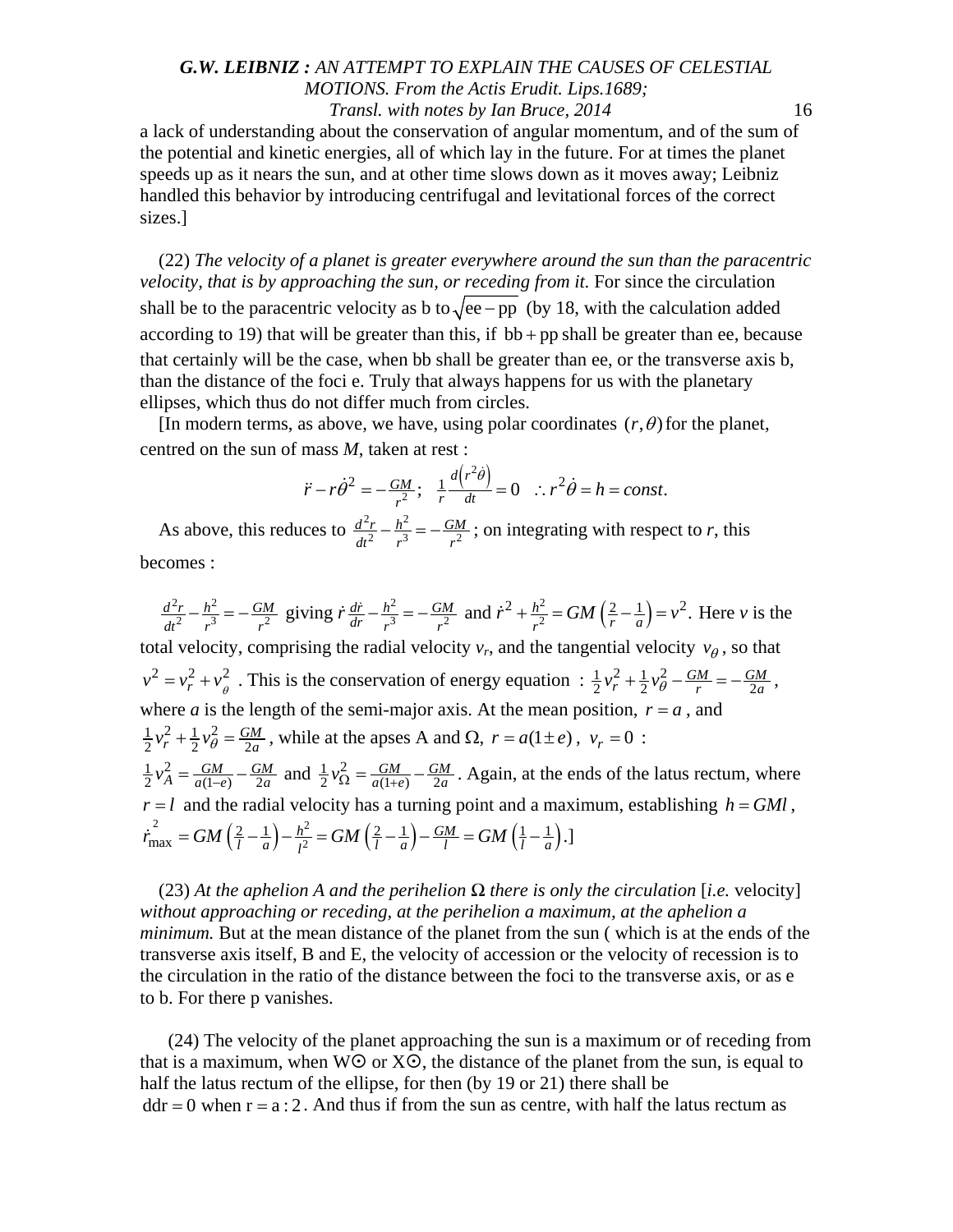the radius  $\Im$ W, a circle may be described, it will cut the ellipse of the planet at the two points with the maximum paracentric velocity W and X, which in the one such as W it will be approaching, and in the other X receding. The minimum or zero is at the aphelion and perihelion, or at each vertex A and *Ω* of the ellipse*.*

(25) *Always in an ellipse, and therefore always at the planet, the attempt to recede from the sun, or trying to break free from the harmonic circulation, is less than the action of gravity or the attraction of the central sun.* For indeed (by 21) the attraction of the sun to the centrifugal trial is as the distance from the sun, or from the focus, to the fourth part of the latus rectum, but in an ellipse always at a distance from the focus greater than the fourth part of the latus rectum.

(26) *The forces which a planet may be considered to endure continually from the attraction of the sun during its journey, are as the angles of the circulation,* or which the radii contain, drawn from the sun to the first and last point of the journey ; or as if the motion were evident, or the journey were observed from the sun. Thus the force impressed duration the journey  $A_1M$  is to the force during the journey  $A_3M$ , as the angle  $A_1 \odot M$  to the angle  $A \odot_3 M$ . For the increments of the angles shall be as the forces of gravity (by 17 and 19) and therefore the sum shall be proportional to the sums, evidently of the angles completed in the circulation, with the sums of the forces, or from the forces thence considered. Hence at the point W where the ordinate from the sun crosses the ellipse normally, the force thence taken from the aphelion A, is half the part of the force taken from the aphelion to the perihelion; but there  $\mathcal{O}W$  is the distance from the sun, itself half the latus rectum. And the impetus from some journey considered is to that considered for a half revolution, as the angle of the circulation to two right angles. Moreover I understand the force from gravity, or from the attraction impressed by itself alone, without detractions nor with opposite impediments, computed from an expressed trial of libration.

[We consider now the equality of the areas traced out in equal times to be an expression of the conservation of angular momentum of the planet : there being no external torque acting to make this quantity change. Here the forces can only be an expression for the gravitational forces acting inwards at different angle throughout the motion; recall Newton's use of a polygon of forces to generate the centripetal force by a series of impulses.]

(27) *But it is worthwhile to explain more clearly the whole revolution of the planet from the assigned causes, and the steps towards and away from the sun.* Therefore with the planet at the maximum moving away point A, or certain smaller distance may be put in place and both a certain centrifugal trial of the circulation perturbation as well as the attraction of gravity is examined, as if the sun were closer. It is still at that distance, clearly at the more distant vertex from the sun the gravity is stronger by twice as much as the centrifugal trial (by 21) because the distance  $\Theta A$  of the aphelion, or of the more distant vertex from the sun, or from the focus is greater than half the latus rectum  $\Theta W$ . And thus the planet falls towards the sun along the path  $AMEWO$ , and the force increases continually by descending, as by the acceleration from gravity, as long as the new action of gravity remains stronger by being double the new centrifugal attempt ; for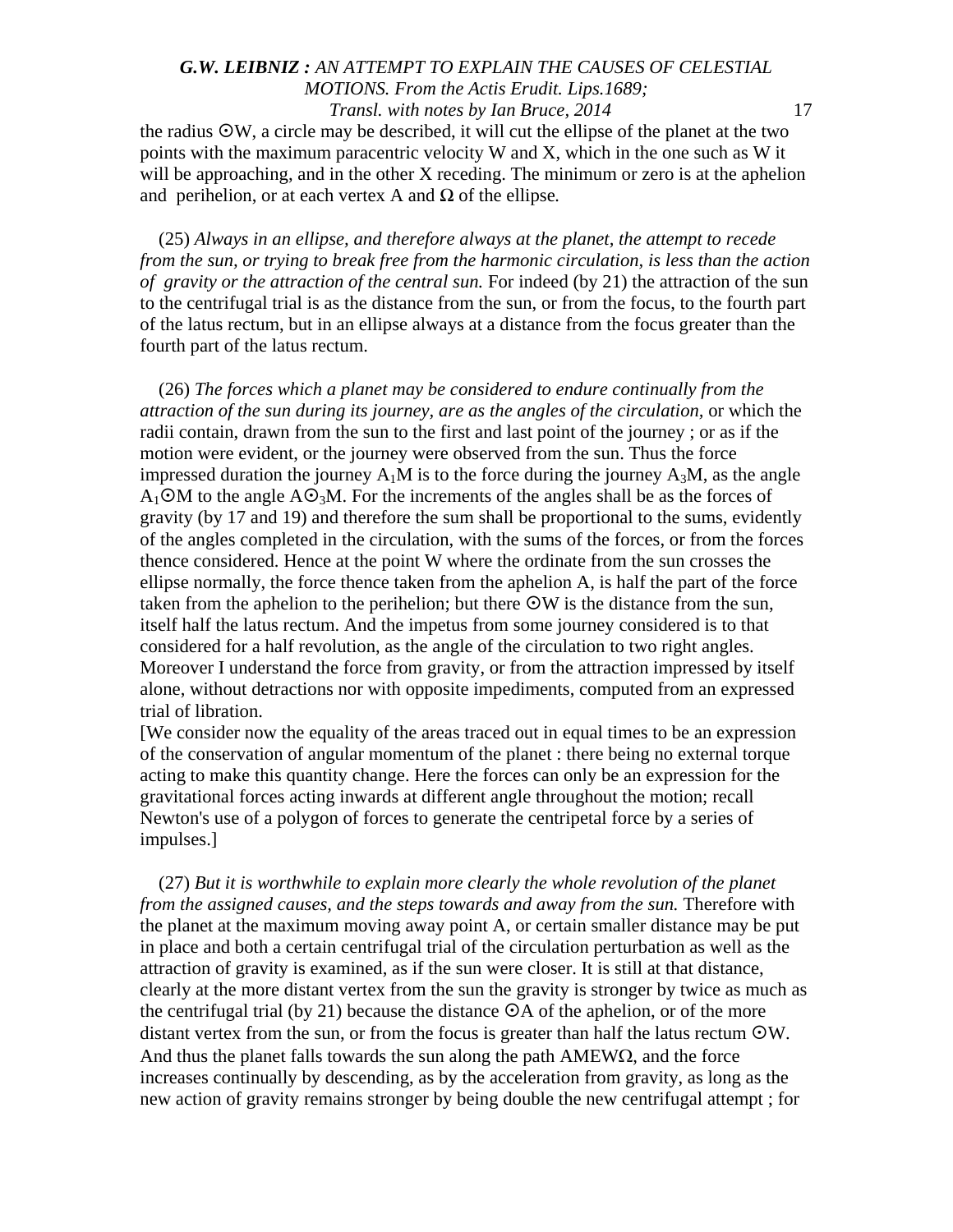as long as the force increases on approaching, above the force moving away, and thus the velocity of the approaching increases, while it may arrive at a place where the two new forces, that is at the place W, where the distance from the sun  $\mathcal{O}W$  is equal to half the latus rectum. Here therefore the velocity of approaching is a maximum, and the increase ceases (by 24). But after that the planet may approach towards the sun as far as to  $\Omega$ , yet the velocity of the approach finally decreases, with the centrifugal trial prevailing over the force of gravity ; and that may be continued for some time, while the centrifugal forces are collected together into one force, from the beginning A, thus far, the forces of gravity, also from the start and thus far gathered together, are used up completely, or when the whole force of recession ( considered from the individual centrifugal forces gathered together) finally may be equal to the whole force of approaching (from the forces of gravity continually repeated I consider), where the approach from everything may cease, and this is the place of the perihelion  $\Omega$ , at which the planet is nearest to the sun. But afterwards by a continued motion, since until this point it has approached, now it begins to recede, and extends from  $\Omega$  through X towards A. For double the centrifugal attempt which prevails over gravity has began, thence from W as far as to  $\Omega$  at this stage it keeps on prevailing from  $\Omega$  as far as to X, and hence since from  $\Omega$  the planet may begin as it were to be moving anew, certainly with the former contrary forces mutually removed, also the recession thence from Ω prevails, and the velocity of recession continually increases until at X, but again its increment, or the new force decreases, until that new force for receding, or twice the centrifugal trial, of the new force for receding, or of gravity again shall be equal, evidently at X. And thus the maximum velocity of recession is at X. And from there gravity prevails, or the new force increasing, although hitherto the whole force of recession may prevail long enough, or the sum of all the receding forces acquired thence at  $Ω$ , above all the impediments of approaching, thence anew the force from  $\Omega$ . But since here it may increase more than that, after X, at last for that shall be equal at A, where they mutually cancel out, and the recession ceases, that is it has returned to the aphelion A. And thus with all the former contrary forces used up in the compensation of equality, the situation returns to the first state ; and thus the whole performance may be repeated perpetually, while with the orbit completed perfectly for a long time, a notable change to the constitution of the orbit may be asserted.

(28) Therefore in the motion of a planet in an ellipse we have six especially noteworthy points : indeed four are along the way, A and  $Ω$  aphelion and the perihelion. Likewise E and B are the mean distances, (for  $\odot$ B or  $\odot$ E is half the major axis A $\Omega$ , and from that the arithmetical mean between  $\Theta A$  the maximum, and  $\Theta \Omega$  the minimum digression) and with the two points added by us, W and X the ends of the latus rectum WX applied to the axis at the ordinate focus  $\odot$ , which are the points of the maximum velocity, that one W receding, this one X approaching (by 21). Where also (by 26) the force from the continued action of gravity considered from A as far as W is exactly half of this, which is considered in the whole descent from A as far as  $\Omega$  and similarly considered from  $\Omega$  as far as to X, half of that which is considered from  $\Omega$  as far as to A : and generally the forces considered from gravity through AW, WΩ*,* Ω X, XA are equal.

(29) Now is the time, that we may examine *the causes, which kind of ellipses the planets define. the focus of the ellipse may be given*  $\odot$ , which is the place of the sun.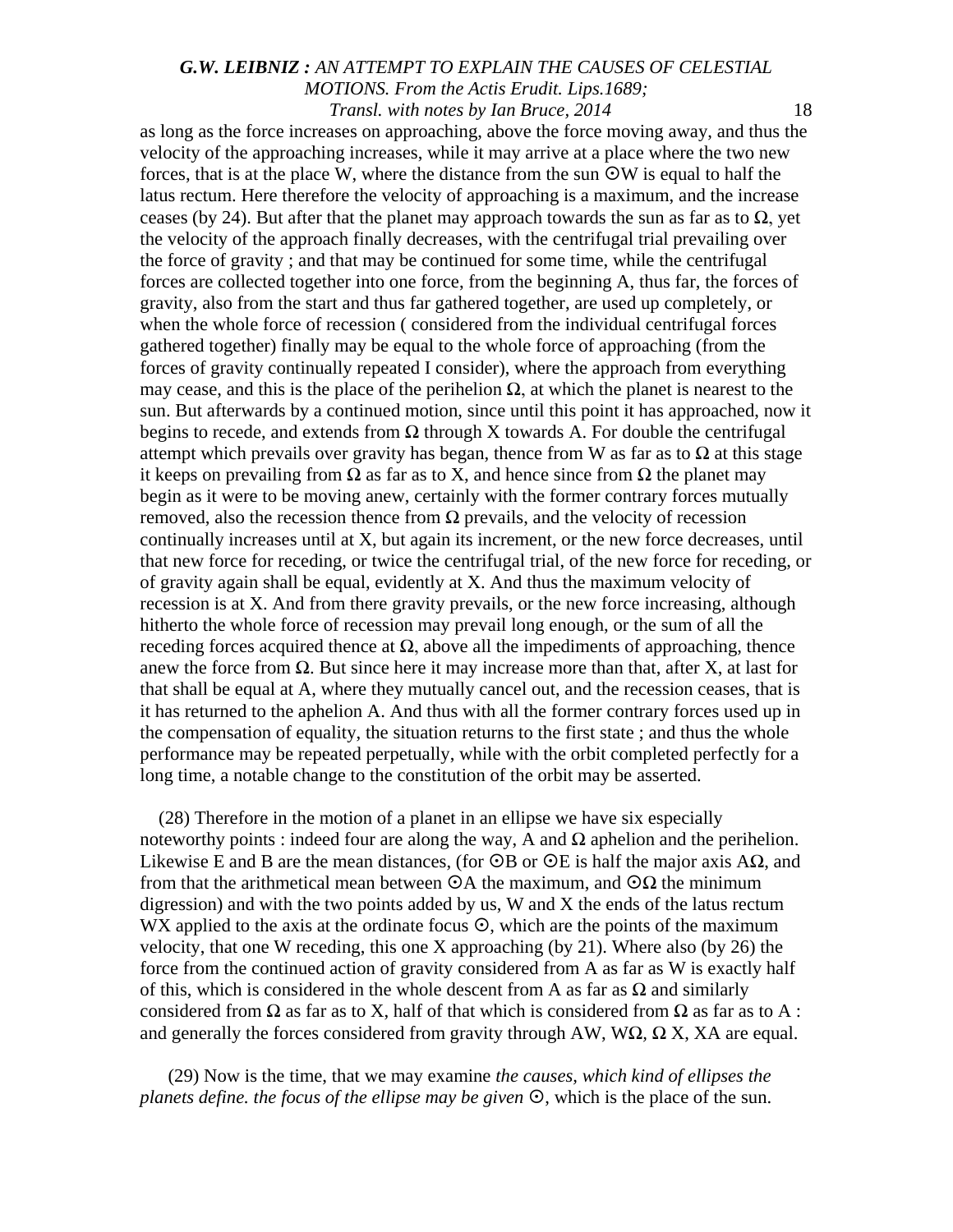Now with the position given A where the sun begins to attract the planet, or so that the maximum distance of the planet, the vertex may be given more remote from that focus ellipse of the ellipses. Again with a given account of gravity or of the strength, by which the sun begins to pull on the planet, according to the centrifugal attempt, from which it may loosen the planet from a circular orbit, and it struggles to be repelled by the sun, and hence the ellipse is given with the principle latus rectum WX, or the applied ordinate at the focus  $\odot$ . For with  $\odot$ A given, it is to  $\odot$ W the semilatus rectum, in the given ratio of the attraction of the sun to twice the centrifugal trial. Because if now the fourth part of the latus rectum may be taken away from the maximum digression given  $A\odot$ , the amount left will be to A $\odot$ , as A $\odot$  to A $\Omega$ : therefore the major axis of the ellipse A $\Omega$  is given, or the transverse side. Therefore with the points  $\mathcal{O}$ , A, W or X given and  $\Omega$ , and hence again C the centre of the ellipse, and the other focus F, and the transverse axis BE, and thus the ellipse. Nor less all may be given if for A initially  $Ω$  may be given.

(30) From these likewise it is apparent, *whatever kind of ellipse, or within which that circle may be contained, no other conic section may be described by the planet. And indeed a circle arises*, when the attraction of gravity, and twice the centrifugal force from the circulation arising from the initial attraction are equal ; for thus they will remain equal, with no cause emerging of approaching or of receding, but with the initial attraction (or in the state of the first contrary forces of approaching or of receding cancelling each other, which are equal at the beginning, that is at the aphelion or perihelion), and twice the centrifugal trial, are unequal, just as (by 25) the simple centrifugal attempt shall be less than the attraction, an *ellipse* will be described; and with the attraction prevailing the initial position is the aphelion, without there the double centrifuge arising may prevail, it is a perihelion. If the simple centrifugal trial shall be equal to the attraction, a *parabola* will arise; if greater, a hyperbola will arise, of which the focus shall be within the sun itself. But if the aforementioned shall not be gravitate but levitate, neither will it be drawn towards, but repelled from the sun, an opposite *hyperbola* will arise, whose focus shall be outside the sun itself.

Now there are two outstanding matters remaining in this argument, the one, as we have explained by which the motion of the aether may make the planet heavy or be pushed towards the sun, and indeed in the duplicate ratio of the more close ; then which shall be the cause of the comparative motions between diverse planets of the same system, thus so that the periodic times shall be in the three on two power of the mean distances, or because it returns with the same, the major axes of the ellipses: that is, the motion of the solar vortex or of the aether constituting each system must be explained more distinctly. But these with other matters requiring to be examined in more detail cannot be included in a paper of this brevity, and which may appear agreeable to us, it will be published separately more correctly.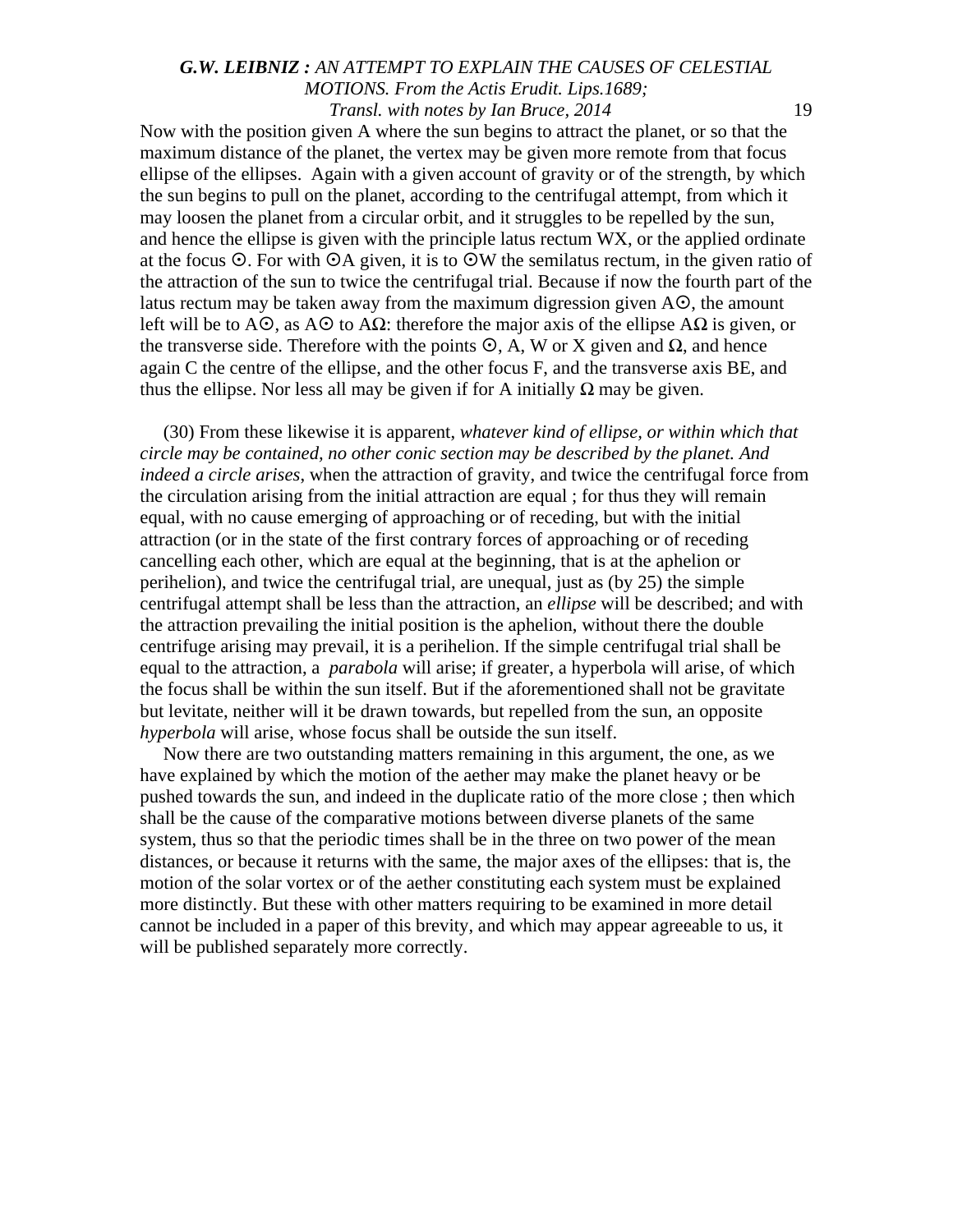#### **TENTAMEN DE MOTUUM COELESTIUM CAUSIS.**

*Ex Actis Erud. Lips. ann. 1689.*

Constat veteres, praesertim qui *Aristotelis*, & *Ptolomaei* placita secuti sunt, nondum agnovisse naturae majestatem, quae nostro demum, & praecedenti aevo praesentius illuxit ; ex quo *Copernicus* pulcherrimam Pythagoreorum Hypothesin, quam ipsi fortasse magis suppicione libasse, quam recte constituisse videntur, e tenebris revocatam, summa simplicitate phaenomenis satisfacere ostendit. *Tycho* autem *Copernicum* in summa systematis (excepta Solis, terraeque transpositione) secutus, ad observationes solito accuratiores animum adjecit, & orbium solidorum apparatum minime decorum ex coelo sustulit. Etsi autem ex *Herculeis* laboribus suis non satis fructus perceperit, partim praejudiciis quibusdam exclusus, partim morte praeventus, divina tamen providentia factum est, ut observationes ejus, & molimina venerint in manus Viri incomparabilis *Johannis Kepleri* cui fata servaverant, ut primus publicaret mortalibus.

Jura poli, rerumque fidem, legesque Deorum.

Hic ergo invenit, quemlibet planetam primarium orbitam describere ellipticam, in cujus altero focorum sit Sol, ea lege motus, ut radiis e Sole ad planetam ductis, areae semper abscindantur temporibus proportionales. Idem deprehendit, plures planetas ejusdem systematis habere tempora periodica in sesquiplicata ratione distandarum mediarum a Sole, mire prosecto triumphaturus, si scivisset (quod praeclare *Cassinus* notavit) etiam *Jovis,* & *Saturni* satellites easdem leges servare, respectu suorum planetarum primariorum, quas isti erga Solem. Sed tantarum tamque constantium veritatum causas dare nondum potuit, tum quod intelligentiis, aut sympathiarum radiationibus inexplicatis haberet praepeditam mentem, tum quod nondum illius tempore Geometria interior,  $\&$ scientia motuum eo, quo nunc, profecissent. Aperuit tamen & rationibus indagandis aditum. Nam ipsi primum indicium debetur verae causae gravitatis, & hujus naturae legis, a qua gravitas pendet, quod corpora rotata conantur a centra recedere per tangemem, & ideo si in aqua festucae vel paleae innatent, rotato vase aqua in vorticem acta, festucis densior, atque ideo fortius quam ipsae, excussa a medio, festucas versus centrum compellit ; quemadmodum ipse diserte duobus, & amplius locis, in Epitome Astronomiae exposuit ; quanquam adhuc subdubitabundus, & suas ipse opes ignorans, nec satis conscius quanta inde sequerentur, tum in Physica, tum speciatim in Astronomia. Sed his deinde egregie usus est *Descartes,* etsi more suo autorem dissimulavit. Miratus autem saepe sum, quod *Descartes* legum coelestium a *Keplero*  inventarum rationes reddere ne aggressus est quidem, quantum constat ; sive quod non satis concillare posset cum suis placitis, sive quod felicitatem inventi ignoraret, nec putaret tam studiose a natura observari.

Porro cum minime physicum videatur, imo nec admirandis Dei machinamentis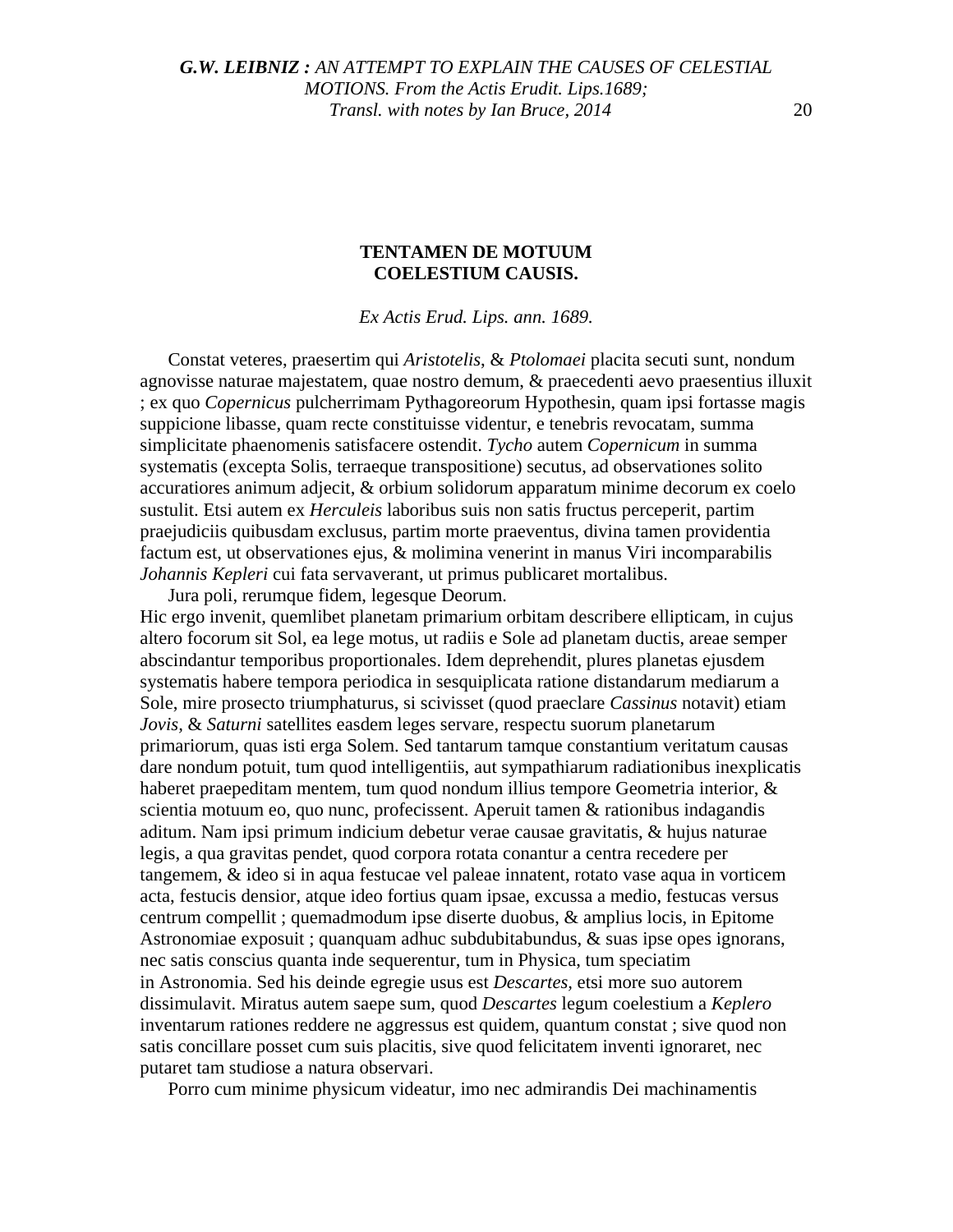dignum, *intelligentias* peculiares itineris directrices assignare sideribus, quasi Deo deessent rationes eadem corporeis legibus perficiendi ; & vero *orbes solidi* dudum sint explosi, *sympathicae* autem, & magnetismi, aliaeque id genus abstrusae qualitates, aut non intelligantur, aut ubi intelliguntur, corporearum impressionum effectus appariturae judicentur; nihil aliud ego quidem superesse judico, quam ut causa motuum coelestium a motibus aetheris, sive ut astronomice loquar, ab *orbibus deferentibus* quidem, sed *fluidis,* oriantur. Haec sententia vetustissima est, etsi neglectae Nam *Leucippus Epicuro*  prior eam adeo expressit, ut in systemate formando ipsum adhibuerit δινης (*vorticis*) nomen, & audivimus quomodo *Keplerus* motu aquae in vorticem actae gravitatem adumbraverit. Et ex itinerario *Monconisii* discimus, jam tum *Torricelliii* fuisse sentenuam ( & ut suppicor, etiam *Galilaei,* cujus iste discipulus erat) totum aetherem cum planetis motu Solis circa suum centrum acti circumagi, ut aqua a bacula in media vasis quiescentis circa suum axem rotato ; & ut paleas, seu festicus aquae innatantes, sic astra, media propiora, celerius circumire. Sed haec generaliora non difficulter in mentem veniunt. Nobis vero propositum est, ipsas motuum leges distinctius explicare, quod longe altioris indaginis esse, res docebit. Et cum aliqua in eo genere nobis lux affulserit, & inquisitio commode admodum, & naturaliter successisse videatur, in eam spem erectus sum, veris motuum caelestium causis a nobis appropinquatum esse.

Constat et egregiis Gilberti cogitationibus, omne corpus mundanum majus , quoad nobis cognitum est, Magnetis referre naturam, et praeter vim directricem, polos quosdam respicientem, vim habere attrahendi cognata (minimum) corpora intra sphaeram suam, quam in terrestribus vocamus gravitatem, et analogia quadam ad sidera transferemus. Sed non satis constat, quae sit vera phaenomeni tam late patentis causa, et utrum eadem quae in Magnete. Quanquam autem problema demonstratione solvi nondum possit, habemus tamen quae mirifice consentiunt inter se magnaque verisimilitudine commendantur. Equidem asseri, Attractionem Gravium fieri radiatione quadam corporea, immaterialia enim explicandis corporeis phaenomenis adhiberi non debent. Deinde consentaneum est, esse in globi corpore conatum explosivum materiae inconvenientis sive perturbantis seu non satis apto ad motus liberrime exercendos loco positae, unde per circumpulsionem attrahatur alia consentiens seu motum ejusmodi habens, ut motum attrahentis in testinum minus perturbet, exemplo flammae, in qua expulsionem unius et attractionem alterius ipsi sensus docent. Quodsi quis jam altius ista repeti desideret, is cogitet Globum fluidum fuisse, atque adeo in se motum varium intestinum habuisse, motibus ambientium sese accommodantem, et instar guttae olei in aqua natantis fuisse rotundatum, ut ambientia quam minimum perturbarentur, et tunc quoque cum paulatim induruit, pervium mansisse et meatus convenientes motibus fluidi residui ingredientis retinuisse. Et quidem natura fluidi est motus intestinos habere varios, qui ubi ab ambientibus coercentur ne avolet materia, redeunt in se ipsos adeoque in circulares abeunt, et circulos magnos affectant, quia ita maximum retinent conatum recedendi. A quo jam detruduntur ea corpora, quibus minus hujus fluidi includitur seu in quibus minor conatus recedendi. Itaque si vis centrifuga adhibenda est ex Kepleri invento, non deduci debet ex motu aetheris in aequatore et parallelis qui ad axem telluris detruderet, sed ut jam olim annotare memini, circulis magnis quorum idem cum globo centrum, quales sunt meridiani, exemplo ejus motus qui in magnetis atmosphaera apparet, licet enim in fluido motus sit circularis varius in omnes partes in circulis magnis quibuscunque, nihil tamen prohibet esse quosdam polos, per quorum meridianos sit validior materiae cujusdam cursus ad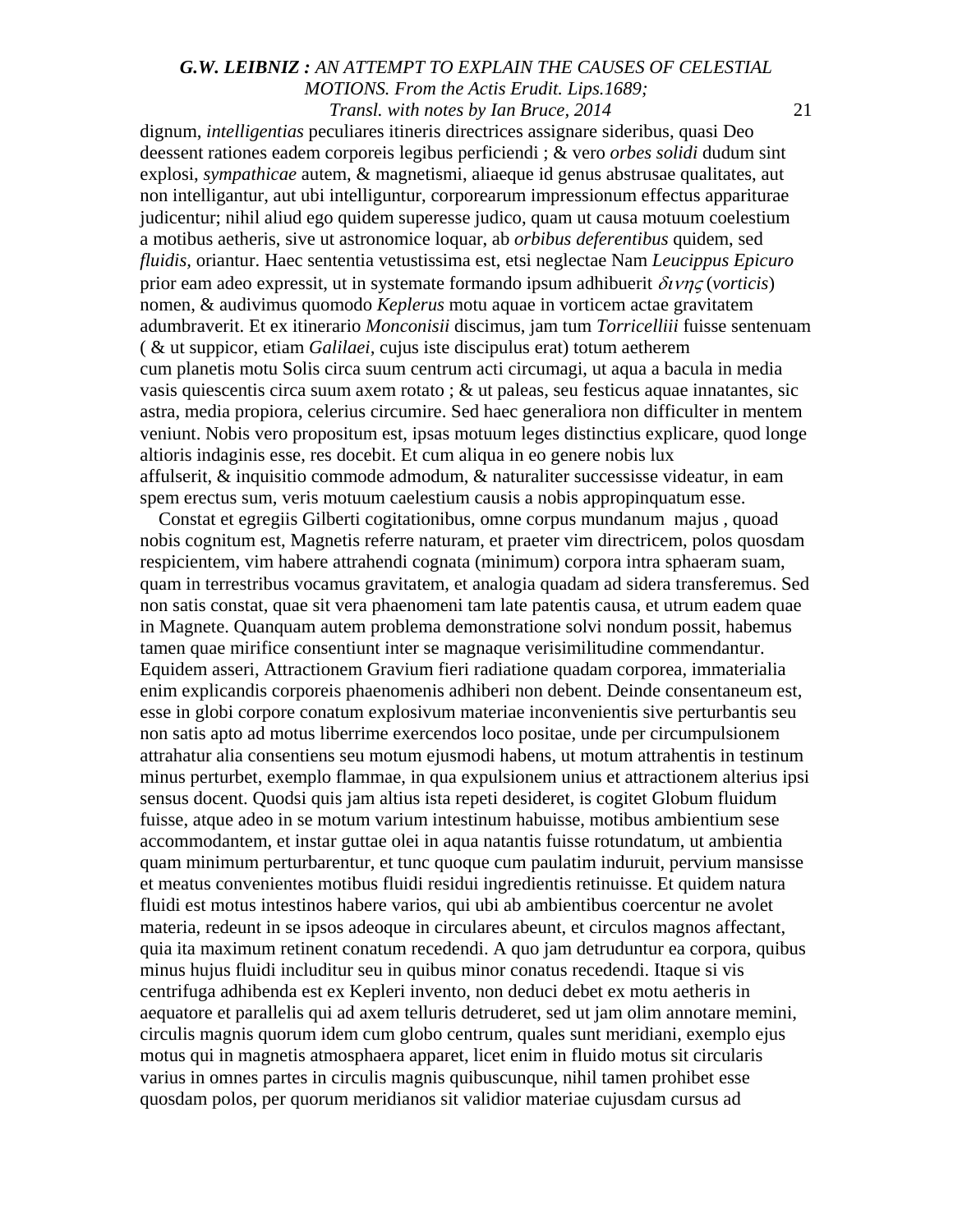systematis situm accommodatus. Ita variae causae assignatae coincidunt inter se hac explicandi ratione habemusque simul radiationem sphaericam, attractionem magnetis, explosionem perturbantis, fluidi motum intestinum, circulationem atmosphaerae conspirantes vim centrifugam. Sed quaecunque sit causa gratitatis, sufficere nobis potest Globum attrahentem radios materiales radiis lucis analogos propellere seu impulsuum lineas emittere in omnem plagam a centro recedentes ; non quasi partes a tellure ad grave usque pervenire necesse sit, sed quod materia materiam contiguam impellente impetus propagetur ut in lumine et sono, et liquoribus motis. Quanquam erraverint, quibus persuasum fuit propagationem alicujus effectus sensibilis fieri posse in instanti. Radii autem ut ita dicam Magnetici seu quibus attractio efficitur, consistunt in conatu recessivo fluidi cujusdam insensibilis, subtilissime quidem divisibilis, sed confertissimi, cui cum interponantur corpora porosa, qualia sunt terrestria quae non tantundem in pari spatio materiae a centro recedere conantis continent adeoque minora levitate praedita sunt, necesse est fluido emisso praevalente, terrestria versus centrum detrudi. Unde apparet esse debere aliam Materiam fluidam fluido illo, quod gravitatem facere et quod a centro propelli diximus, longe subtiliorem nec directionem ejus sequentem, sed proprios suos exercentem motus, non minus quam ipsa materia magnetica in aere aut aqua facit. Nam necesse est ut materia quaedam alia transeat per poros corporum terrestrium minores sed creberrimos, priorem excludentes. Et quo major pars corporis terrestris materiae priori impervia est nec nisi alteram illam longe tenuiorem admittens, eo gravius specie sit corpus seu solidius censeri potest. Et fieri posset ut omnia corpora terrestria constarent ex massa homogenea adeoque poros subtiliores ubique aequaliter disseminatos habente, gravitas autem specifica major minorve ex minore majoreve hiatuum ejus et porositatum illarum crassiorum seu gravisico fluido perviarum copia oriretur, prorsus ut ex eodem metallo corpora diversae gravitatis specificae formari possunt, quorum alia pro varietate cavitatum in aqua subsident, alia natabunt. Caeteris autem paribus, eademque existente gravitate specifica, solicitatio tamen ad centrum tendendi major minorve erit pro quantitate radiationis, quae aestimanda est ad exemplum lucis. Quemadmodum enim dudum demonstratum est a Viris doctis, corpora illuminari a lucido in ratione reciproca duplicata distantiarum, ita dicendum est corpora quoque attracta gravitare tanto minus quanto majus est quadratum distantiae ab attrahente. Utriusque eadem et manifesta ratio est. Nempe circa centrum lucidum vel radians R (fig. 19) describantur superficies sphaerieae concentricae per A et per L vel ductis rectis RAL, RCN abscindantur harum portiones quae sunt arcubus similibus et similiter positis ABC, LMN, rotatis circa axem seu radium arcus bisecantem RBM; porro lux vel vis attractiva per unamquamque superficiem uniformiter est diffusa seu partes aequales ejusdem superficiei aequaliter illuminantur sive solicitantur; itaque tota lux vel vis superficiei ABC est ad lucem vel vim superficiei LMN in ratione composita intensionis seu illuminationis et extensionis seu superficierum ; sed tantum est lucis seu vis attractivae in superficie ABC quantum in superficie LMN, ergo intensiones sunt reciproce ut extensiones , hoc est illuminationes vel gravitatis solicitationes sunt reciproce ut superficies, sed superficies ABC et LMN sunt ut quadrata diametrorum RA, RL. Itaque illuminationes vel gravitatis solicitationes sunt reciproce ut quadrata distantiarum a centro radiante vel attrahente. Hoc autem a priori nobis deprehensum, mox iterum sua sponte a posteriori per calculum analyticum ex phaenomenis planetarum communibus ductum nascetur mirifico consensu rationum et observationum, et insigni confirmatione veritatis. Quae enim sequuntur, non constant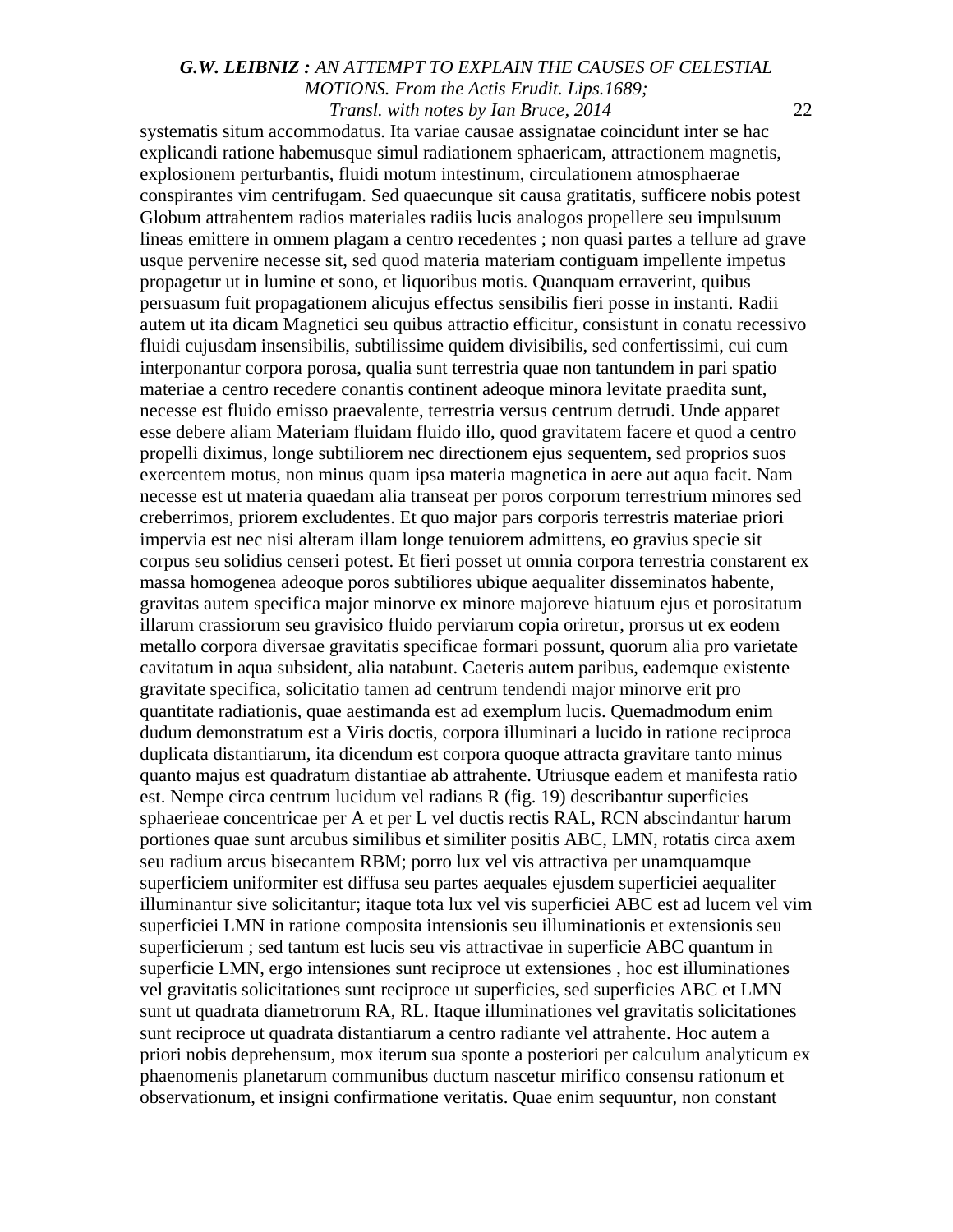Hypothesibus, sed ex phaenomenis per leges motuum concluduntur sive enim detur sive non detur attractio planetarum ex sole, sufficit a nobis eum colligi accessum et recessum, hoc est distantiae incrementum vel decrementum , quem haberet si praescripta lege attraheretur. Et sive circuletur revera circa solem, sive non circuletur, sufficit ita situm mutare respectu solis ac si circulatione harmonica moveretur, et proinde Principia intelligendi mire simplicia et foecunda reperta esse, qualia nescio an olim homines vel sperare ausi fuissent. Quantum autem hinc de ipsis motuum causis sit concludendum prudentiae cujusque aestimandum relinquemus, fortasse enim eo res jam perducta est, ut Poeta intelligens non amplius dicere ausit Astronomis: Talia frustra

Quaerite quos agitat mundi labor, at mihi semper Tu quaecunque paret tam crebros causa meatus Ut superi voluere late.

(1) Ut ergo rem ipsam aggrediamur, ante omnia demonstrari potest, secundum naturae leges *omnia corpora, quae in fluido lineam curvam describunt*, *ab ipsius fluidi motu agi.* Omnia enim curvam describentia ab ea recedere conantur per rectam tangentem (ex natura motus) oportet ergo esse quod coerceat. Nihil autem contiguum est, nisi fluidum (ex hypothesi) & nullus conatus coercetur, nisi a contiguo & moto (ex natura corporis) fluidum ergo ipsum in motu esse necesse est.

(2) Hinc sequitur, *planetas moveri a suo aethere,* seu habere orbes fluidos deferentes vel moventes. Omnium enim consensu lineas curvas describunt, nec possibile est phaenomena explicari, suppositis motibus rectilineis tantum. Itaque ( per praecedentem ) moventur a fluido ambiente. Idem aliter demonstrari potest, ex eo quod motus planetae non est aequabilis; seu aequalibus temporibus aequalia spatia describens. Unde etiam necesse est, ut a motu ambientis agatur.

(3) *Circulationem* voco *Harmonicam,* sive velocitates circulandi, quae sunt in aliquo corpore, sint radiis, seu distantiis a centra circulationis reciproce proportionales, vel (quod idem ) si ea proportione decrescant velocitates circulandi circa centrum, in qua crescunt distantiae a centra ; vel brevissime, si crescant velocitates circulandi proportione viciniarum. Ita enim si radii seu distantiae crescant aequabiliter, seu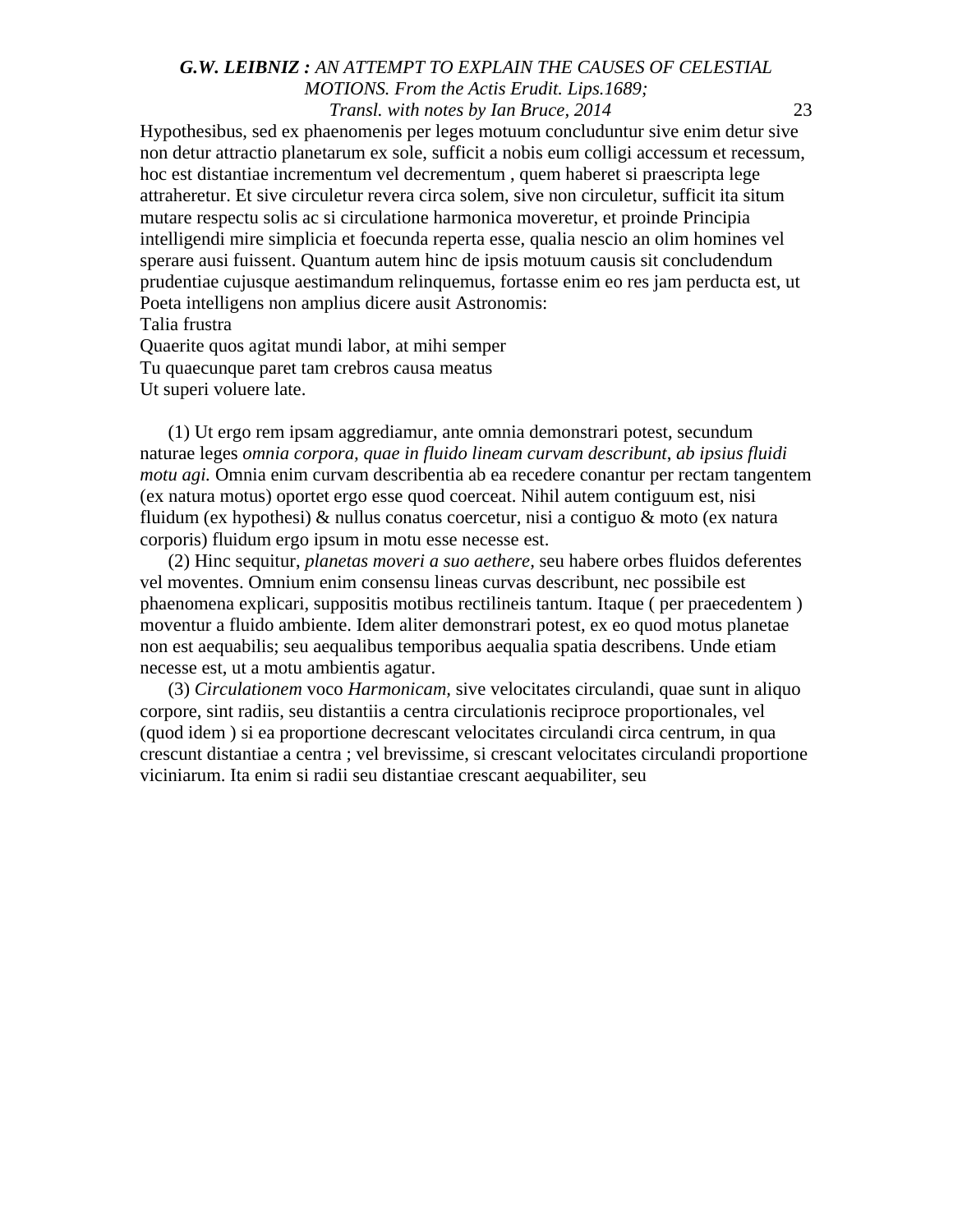



arithmetice, velocitates decrescent harmonica progressione. Itaque non tantum in arcubus circuli, sed & in curva alia quacunque describenda circulatio harmonica locum invenire potest. Ponamus mobile M ferri in curva quavis  ${}_{3}M_{2}M_{I}M$  (vel  ${}_{1}M_{2}M_{3}M$ ) & aequalibus temporis elementis describere (Fig. 18), elementa curvae,  ${}_{3}M_{2}M$ ,  ${}_{2}M_{1}M$ , intelligi potest motus compositus ex circulari circa centrum aliquod, ut  $\odot$  (velut 3M <sub>2</sub>T, 2M<sub>1</sub>T) & rectilineo velut  ${}_{2}T_{2}M$ ,  ${}_{1}T_{1}M$  (sumtis  $\odot {}_{2}T$  aequ.  $\odot {}_{3}M$  et  $\odot {}_{1}T$  aequ.  $\odot {}_{2}M$ ), qualis motus intelligi etiam potest, dum regula, seu recta rigida indefinita  $\odot$ n, movetur circa centrum  $\odot$ , & interim mobile M movetur in recta  $\odot$ n. Nihil autem refert, quis sit motus rectilineus, quo ad centrum acceditur, vel ab ipso receditur ( quem voco *motum paracentricum*) modo circulatio ipsius mobilis M, ut  ${}_{3}M_{2}T$  sit ad circulationem aliam ejusdem mobilis,  $_2M_1T$ , ut  $\Theta_1M$  ad  $\Theta_2M$ , hoc est si circulationes aequalibus temporum elementis factae sint reciproce ut radii. Cum enim arcus ipsi elementarium circulationum sint in ratione composita temporum, & velocitatum, tempora autem elementaria assumantur aequalia, erunt circulationes ut velocitates, itaque & velocitates reciproce ut radii erunt, adeoque circulatio dicetur harmonica.

( 4) *Si mobile feratur circulatione Harmonica* (quicumque sit motus Paracentricus) *erunt areae radiis ex centro circulationis ad mobile ductis abscissae temporibus insumtis proportionales, & vicissim.* Cum enim arcus Circulares Elementares, ut  $T_2M$ ,  $T_3M$ , sint incomparabiliter parvi, respectu radiorum  $\odot_2 M$ ,  $\odot_3 M$ , erunt differentiae inter arcus & sinus eorum rectos ( ut inter  $_1T_2M$ ,  $\&$   $_1D_2M$  ) ipsismet differentibus incomparabiles, ac proinde ( *per analysin nostram infinitiorum* ) habentur ea pro nullis, & arcus, ac sinus pro coincidentibus. Ergo <sub>1</sub>D<sub>2</sub>M, ad <sub>2</sub>D<sub>3</sub>M, ut  $\odot$ <sub>2</sub>M ad  $\odot$ <sub>1</sub>M, seu  $\odot$ <sub>1</sub>M in <sub>1</sub>D<sub>2</sub>M aequ.  $\mathcal{O}_2M$  in <sub>2</sub>D<sub>3</sub>M, ergo & aequantur horum dimidia triangula nempe <sub>1</sub>M<sub>2</sub>M $\odot$  et <sub>2</sub>M<sub>3</sub>M $\odot$ , quae cum sint elementa areae AMA, itaque aequalibus ex hypothesi sumtis temporis elementis, etiam areae elementa sunt aequalia, & vicissim, ac proinde areae AMA sunt temporibus, quibus percursi sunt arcus AM, proportionales.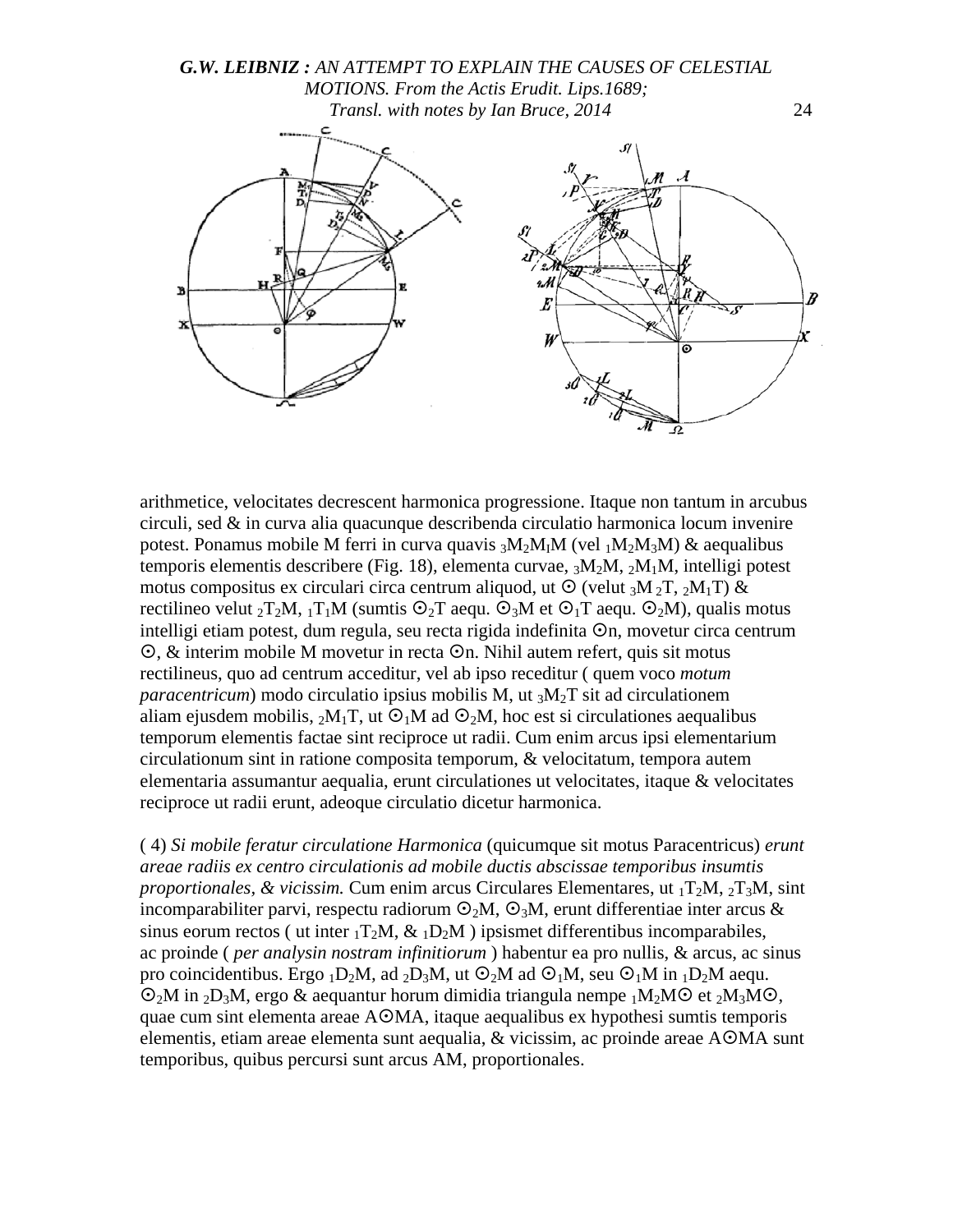(5) Assumsi inter demonstrandum *quantitates incomparabiliter parvas,* verbi gratia differentiam duarum quantitatum communium ipsis quantitatibus incomparabilem. Sic enim talia, ni fallor, lucidissime exponi possunt. Itaque si quis nolit adhibere *infinite parvas,* potest assumere tam parvas quam sufficere judicat, ut sint incomparabiles, & errorem nullius momenti, imo dato minorem, producant. Quemadmodum terra pro puncta, seu diameter terrae pro linea infinite parva habetur, respectu coeli, sic demonstrari potest, si anguli latera habeant basin ipsis incomparabiliter minorem, angulum comprehensum fore recto incomparabiliter minorem, & differentiam laterum fore ipsis differentibus incomparabilem; item differentiam sinus totius, sinus complememi & secantis, fore differentibus incomparabilem, item differentiam chordae, arcus, & tangentis. Unde cum hae sint ipsae infinite parvae, erunt differentiae *infinities infinite parvae,* & sinus versus etiam erit infinities infinite parvus, adeoque recto incomparabilis. Et infiniti sunt gradus tam infinitiorum, quam infinite parvorum. Et possunt adhiberi triangula communia *inassignabilibus* illis similla, quae in Tangentibus, Maximisque, & Minimis, & explicanda curvedine linearum usum habent maximum ; item in omni pene translatione Geometria ad naturam, nam si motus exponatur per lineam communem, quam data tempore mobile absolvit, impetus, seu velocitas exponetur per lineam infinite parvam, & ipsum elementum velocitatas, quale est gravitatis sollicitatio, vel conatus centrifugus, per lineam infinities infinite parvam. Atque haec *Lemmatum* loco annotanda duxi, pro *Methodo nostra quantitatum incomparabilium,* & *analysi infinitiorum,* tanquam Doctrinae hujus novae *Elementa.*

( 6) Ex his jam consequens est, *planetas moveri circulatione Harmonicae* primarios circa Solem, satellites circa suum primarium, tanquam centrum. Radiis enim ex centra circulationis ductis areas describunt temporibus proportionales (per observationes.) Ergo temporum elementis positis aequalibus est triang.  $1M_2MO$  aequ. triang.  $2M_3MO$ , & proinde  $\mathcal{O}_1M$  ad  $\mathcal{O}_2M$  est ut  $_2D_3M$  ad  $_1D_2M$ , quod est circulationem harmonicam esse.

( 7 ) Consentaneum etiam est, Aetherem, seu *Orbem fluidum cujusque planetae moveri circulatione harmonica;* nam supra ostensum est, nullum corpus in fluido sponte moveri linea curva, erit ergo & in aethere circulatio, eamque rationis est credere consentientem circulationi planetae, ita ut sit etiam circulatio Aetheris cujusque planetae harmonica, hoc est orbis planetae fluidus, in innumeros orbes circulares concentricos exiguae crassitudinis cogitatione dividatur, quilibet suam habebit propriam circulationem tanto velociorem proportione, quanta quisque erit propior Soli. Sed hujus motus aethere alias exactius reddetur ratio.

(8) Itaque ponemus planetam *moveri motu duplici, seu composito ex circulatione harmonica, orbis sui fluidi deferentis, & motu paracentrico,* quasi cujusdam gravitatis, seu attractionis, hoc est impulsus *versus Solem, seu planetam primarium.* Facit autem circulatio aetheris, ut planeta circuletur harmonice, non velut motu proprio, sed quasi tranquilla natatione in fluido deferente, cujus motum sequitur, unde nec impetum circulandi velociorem retinet, quem habuerat in orbe inferiore, seu propiore, sed cum elanguescentem, dum superiores (majori velocitati quam suae resistentes) trajicit, continue deponit, & sese orbi quem accedit, insensibiliter accommodat. Vicissim dum a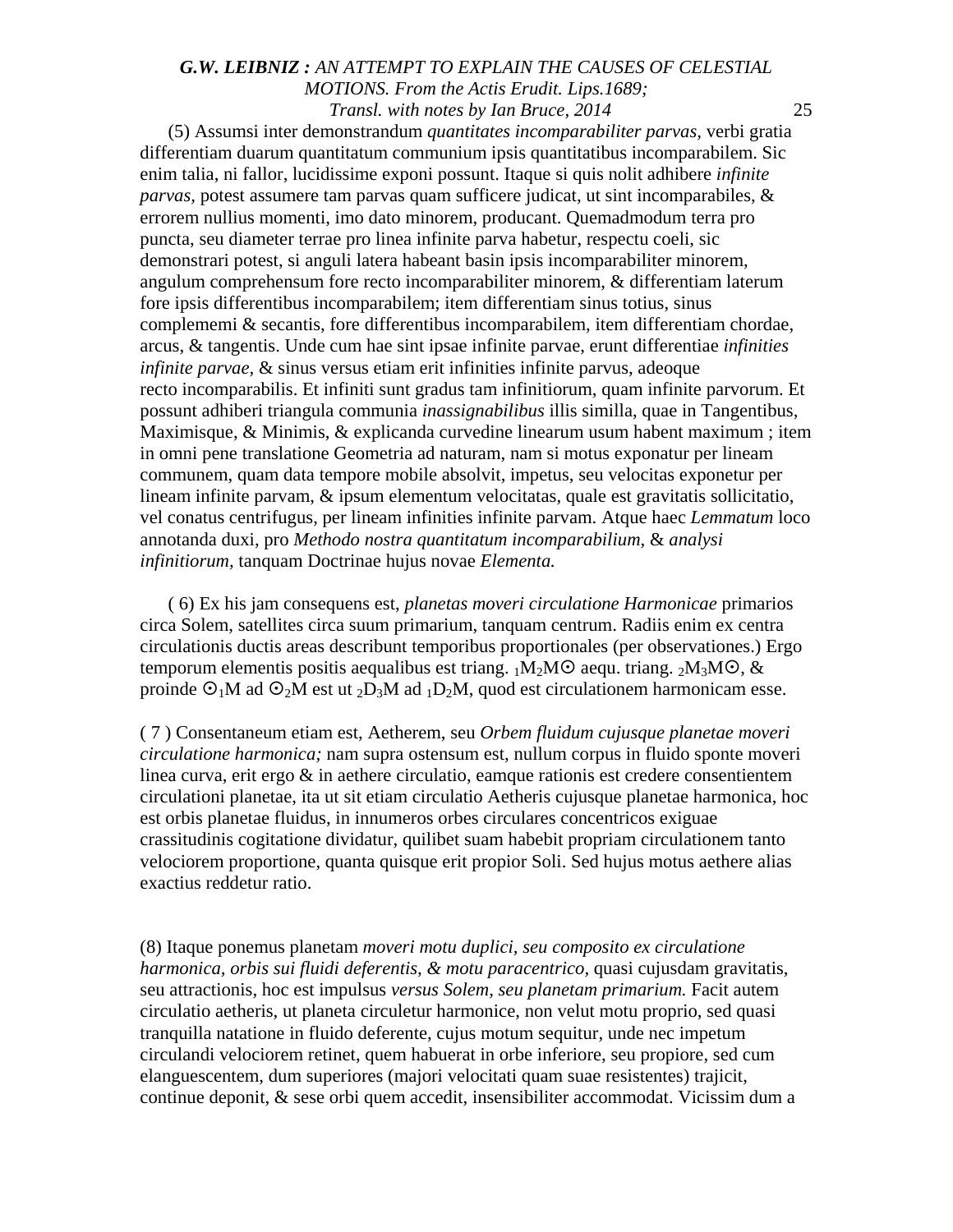superioribus ad inferiores tendit, impetum eorum accipit. Idque eo facilius sit, quia ubi semel consensit planetae motus, cum praesentis orbis motu, postea a proximis parum differt.

(9) Explicata circulatione harmonica, veniendum est ad *Motum paracentricum planetarium, ortum ex impressione excussoria circulationis, & attractione solari* inter se compositis. Liceat autem appellare attractionem, licet revera sit impulsus, utique enim Sol quadam ratione tanquam magnes concipi potest ; ipsae autem actiones magneticae a fluidorum impulsibus haud dubie derivantur. Unde etiam vocabimus *Sollicitationem Gravitatis,* concipiendo planetam tanquam grave tendens ad centrum, nempe Solem. Pendet autem species orbitae a speciali lege attractionis. Videamus igitur quae lex attrahendi lineam ellipticam faciat, idque ut consequamur, in Geometria adyta parumper ingrediamur necesse est.

(10) Cum omne mobile a linea curva quam describit recedere conetur per Tangentem, licebit *conatum* hunc vocare *excussorium,* ut in motu fundae, cui aequalis aequiritur vis, quae mobile coercet, ne evagetur. *Hunc conatum metiri licebit perpendiculari ex puncto sequenti in tangentem puncti praecedentis inassignabiliter distantis.* Et cum linea est circularis, hanc *vim* celeberrimus *Hugenius,* qui primus eam Geometrice tractavit, appellavit *centrifugam.* Omnis autem conatus excussorius est respectu velocitatis, seu impetus ex conatu repetito aliquandiutino concepti infinite parvus, quemadmodum  $\&$ solicitatio gravitatis, quae homogeneae cum ipso est naturae. Unde et eadem causa utriusque confirmatur. Nec proinde mirum est, quod voluit *Galileus,* percussionem esse infinitam comparatione gravitatis nudae, seu, ut ego loquor, simplicis conatus, cujus *vim ego mortuam* vocare soleo, quae agenda demum concipiens impetum repetitis impressionibus, *viva* redditur.

(11) *Conatus centrifugus,* seu conatus excussorius circulationis *exprimi* potest *per* PN *sinum versum anguli circulationis* 1MN (vel quod ob differentiam radiorum inassignabilem eadem redit, per  $_1D_1T$ ) nam sinus versus aequatur perpendiculari ex uno extremo arcus circuli puncto, in tangentem alterius ductae, qua conatom excussorium expressimus in praecedenti ( potest etiam exprimi conatus centrifugus per PV, differentiam radii & secantis ejusdem anguli, cujus differentiae discrimen a sinu verso est *infinitesies infinities, infinite parvum,* adeoque nullisimum, respectu radii. ) Hinc porro cum sinus versus sit in duplicata ratione chordae, seu arcus inassignabilis, sive velocitatis, sequitur *conatus centrifugos mobilium aequabili motu aequales circulos describentium esse in duplicata ratione velocitatum, inaequales describentium esse in ratione composita ex quadrata velocitatum, & reciproca radiorum.*

(12) *Conatus centrifugi mobilis harmonice circulantis sunt in ratione radiorum reciproca triplicata.* Sunt enim ( per praecedentem ) in reciproca radiorum, & directa duplicata velocitatum, id est ( quia velocitates circulationis harmonicae sunt reciproce ut radii) duplicata reciproca radiorum; ex simplice autem reciproca, & duplicata reciproca sit reciproca triplicata. Pro calculo sit  $\theta$ a planum constans aequale semper duplo triangulo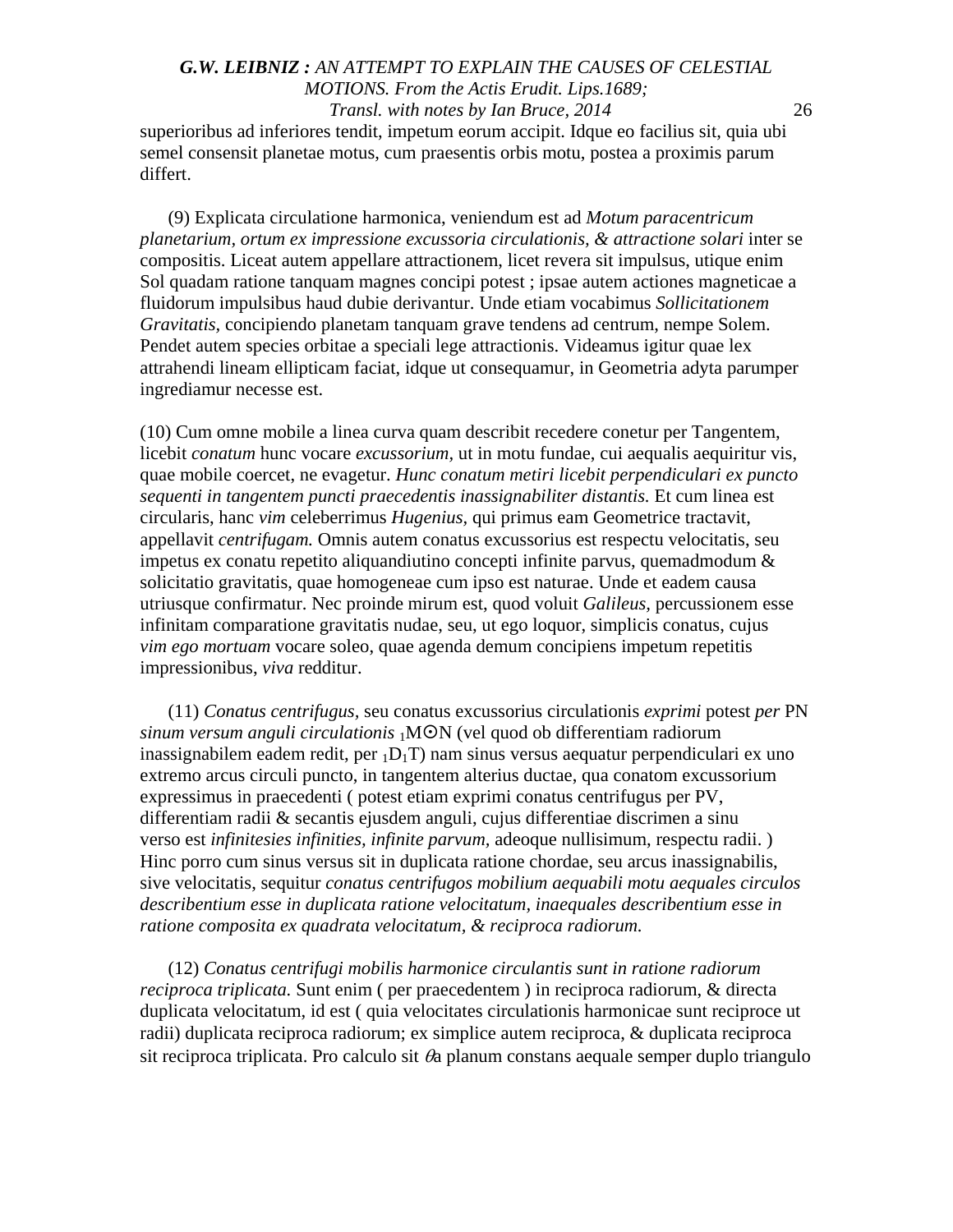elementari <sub>2</sub>M<sub>3</sub>M $\odot$  seu rectangulo <sub>2</sub>D<sub>3</sub>M in  $\odot$ <sub>2</sub>M radium seu r, ergo <sub>2</sub>D<sub>3</sub>M erit  $\theta$ a : r seu  $\theta$ a divis. per r, jam <sub>2</sub>D<sub>2</sub>T conatus centrifugus aequ. <sub>2</sub>D<sub>3</sub>M quadr. divis. per bis  $\odot$ <sub>3</sub>M, ergo aequ.  $\theta\theta$  aae  $2r^3$ .

(13) Si *motus paracentricus* (recessus a centro <sup>Ω</sup> vel ad ipsum accessus) *sit aequabilis,* & circulatio harmonica, *linea motus* <sup>Ω</sup>MG *erit spiralis ex centra* <sup>Ω</sup>, *incipiens, cujus* ea est proprietas, ut segmenta <sup>Ω</sup>GMΩ, sint *proportionalia radiis,* id est hoc loco chordis  $\Omega$ G ex centra eductis, sunt enim tam areae, hoc est, segmenta, quam (ob aequabilem recessum) radii temporibus proportionales. MuItae sunt aliae notabiles hujus spiralis proprietases, nec difficilis constructio. Imo *generalis datur methodus* in circulatione Harmonica, si ex radiis dentur tempora, aut velocitates paracentrici motus, aut saItem elementa impetuum seu sollicitationes gravitatis, construendi lineas saItem suppositis quadraturis.

(14) *Sollicitatio paracentrica, seu gravitatis, vel levitatis,* exprimitur recta 3ML ex puncto curvae <sub>3</sub>M in puncti praecedentis inassignabiliter distantis <sub>2</sub>M tangentem <sub>2</sub>ML (productam in L) acta, radio praecedenti  $\mathcal{O}_2M$  (ex centra  $\mathcal O$  in punctum praecedens  $_2M$ ducto) parallela.

(15) *In omni circulatione harmonica elementum impetus paracentrici* (hoc est incrementum, aut decrementum velocitatis descendendi versus centrum, vel ascendendi a centra) *est differentia, vel summa sollicitationis paracentricae* (hoc est impressionis a gravitate, vel levitate, aut causa simili factae ) *et dupli conatus centrifugi* (ab ipsa circulatione harmonica orti), summa quidem levitas, si levitas adsit ; differentia, si gravitas : ubi praevalente gravitatis sollicitatione crescit descendendi, vel decrescit ascendendi velocitas, ut praevalente duplo conatu centrifugo, contra. Ex 1M & <sub>3</sub>M normales in  $\mathcal{O}_2M$  sint <sub>1</sub>M N & <sub>3</sub>M<sub>2</sub>D; cum ergo triangula <sub>1</sub>M<sub>2</sub>M $\odot$  et <sub>2</sub>M<sub>3</sub>M $\odot$  sint aequalia ostensa ob circulationem harmonicam, erunt (ob basin communem  $\mathcal{O}_2M$ ) et altitudines  $I_{1}MN$ , et  $3M_{2}D$  aequales. Jam sumta  $2MG$  aequali  $L_{3}M$ , jungatur  $3MG$  parallela ipsi <sub>2</sub>ML ; igitur congrua erunt triangula <sub>1</sub>MN<sub>2</sub>M, et <sub>3</sub>M<sub>2</sub>DG, et erit <sub>1</sub>M<sub>2</sub>M aequ. G<sub>3</sub>M, &  $N_2M$  aequ. G<sub>2</sub>D. Porro in recta  $\mathcal{O}_2M$  (si opus producta, quod semper subintelligo) sumatur OP aequ.  $\mathcal{O}_1M$ ,  $\&$   $\mathcal{O}_2T$  aequ.  $\mathcal{O}_3M$ , erit P<sub>2</sub>M differentia inter radios  $\mathcal{O}_1M$ ,  $\&$  $\mathcal{O}_2M$ ; & <sub>2</sub>T<sub>2</sub>M, differentia inter radios  $\mathcal{O}_2M$  et  $\mathcal{O}_3M$ . Jam P<sub>2</sub>M aequ. (N<sub>2</sub>M seu)  $G_2D + NP$ , et  $T_2M$  aequ.  $_2MG + G_2D - 2D_2T$ , ergo  $P_2M - 2T_2M$  (differentia differentiarum) erit NP +  $_2D_2T - _2MG$ , hoc est (quia NP et  $_2D_2T$  sinus versi duorum angulorum, et radiorum incomparabiliter differentium coincidunt) bis  $_2D_2T - _2MG$ . Jam differentia radiorum exprimit velocitatem paracentricam, differentia differentiarum exprimit elementum velocitatis paracentricae. Est autem  $_2D_2T$  vel NP conatus centrifugus circulationis, quippe sinus versus (per 11)  $\& \gamma MG$  seu  $\gamma ML$  est solicitatio gravitatis (per praecedentem). Itaque elementum velocitatis paracentricae aequatur differentiae inter duplum conatum centrifugum NP, seu  $_2D_2T$ , & simplicem solicitationem gravitatis  $G_2M$ , aut (quod eadem modo concluditur) summae ex duplo conatu centrifugo, & simplici solicitatione levitatis.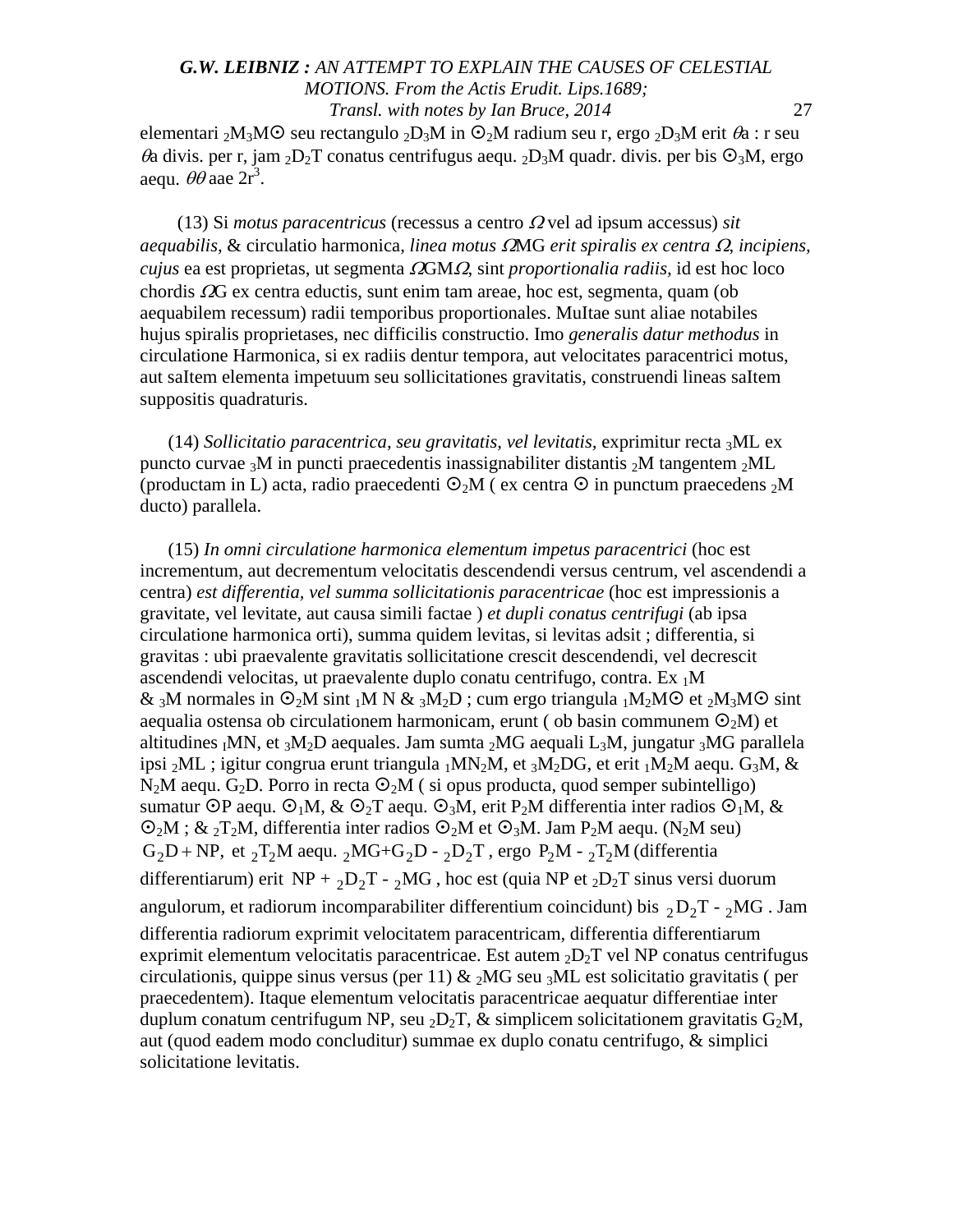(16) Datis incrementis, aut decrementis velocitatis ascendendi, aut descendendi, datur solicitatio gravitatis levitatisve, aut vice versa. Patet ex praecedenti, nam conatus centrifugus semper dari censetur, cum sit in ratione triplicata reciproca radiorum (per 12).

(17) Aequalibus temporum elementis incrementa angulorum circulationis harmonicae, sunt in ratione duplicata reciproca radiorum. Nam circulationes sunt in ratione composita angulorum, & radiorum, & circulationes elementares, cum sint harmonicae, sunt in ratione reciproca radiorum, ergo anguli elementares sunt in ratione radiorum reciproca duplicata. Tales sunt fere motus apparentes diurni ex Sole spectati (dies enim hic sufficienter exiguae funt partes temporis, inprimis pro planetis remotioribus), qui erunt circiter, in ratione reciproca quadratorum distantiae, ita ut in distantia dupla tantum quarta pars anguli eadem temporis elemento absolvatur, in tripla tantum nona.

(18) *Si ellipsis describatur circulatione mobilis harmonica circa focum tanquam ctrculationis centrum, erunt inter se haec tria circulatio* 2T3M vel 2D3M ( haec enim comparabiliter non differunt), *velocitas paracentrica* 2D2M, *& velocitas ipsius mobilis* (ex ipsis composita ) *in ipso orbita elliptica, nempe* 2M3M *respective ut haec alia tria* ; axis transversus BE; media proportionalis inter defferentiam, & summam distantiae focorum inter se F $\odot$ , & differentiae  $\odot$  *o* distantiarum puncti orbitae <sub>3</sub>M a focis, ac denique dupla media proportionalis inter  $\mathcal{O}_3M$  et F<sub>3</sub>M, distantias ejusdem puncti a duobus focis. Eadem haec suo modo et in hyperbola vera sunt. In parabola quantitatibus quae ibi infinitae sunt evanescentibus, fient circulatio, velocitas paracentrica, et velocitas ex ipsis composita, quae est in ipsa orbita respective, ut latus rectum ; media proportionalis inter latus rectum, & excessum radii super radium omnium minimum, ( qui est quarta pars lateris recti)  $\&$  denique dupla media proportionalis inter radium,  $\&$ latus rectum. Horum veritas ex communibus conicorum elementis derivari potest, si ponatur rectam <sub>3</sub>MR curvae ( vel ejus tangenti) perpendicularem in MR Axi A $\Omega$ occurrere in R, & in eam ex focis normales agi FQ,  $\odot$ H; patet  $\odot$ H, H<sub>3</sub>M, <sub>3</sub>M $\odot$ ; esse ipsis  $2M$   $2D$ ,  $2D$   $3M$ ,  $3M$   $2M$ , hoc est velocitati paracentricae, circulationi, et velocitati in ipsa orbita, proportionales. Sufficit igitur ostendi latera trianguli  $_3$ MH $\odot$  esse inter se, ut enuntiavimus. Quod facilius fiet, considerando triangula  $_3MQF$ ,  $\&$   $_3MHO$  esse similla, et praeterea esse  $F_3M$  ad  $\mathcal{O}_3M$ , ut FR ad  $\mathcal{O}_3R$ , unde per analysin communem propositum concludetur. Sequitur hinc, permutatis licet focis, ut alter pro altero centrum circulationis harmonicae, attractionisque fiat, eamdem quae ante, manere rationem circulationis, et velocitatis paracentricae, in quovis puncto.

(19) *Si mobile quod gravitatem habet,* vel ad centrum aliquod trahitur, qualem planetam respectu Solis ponimus, *feratur in ellipsi* (aut alia sectioe coni) *circulatione harmonica, sitque in foco ellipseos centrum tam attractionis; quam circulationis, erunt attractiones, seu gravitatis solicitationes, ut quadrata circulationum directe, seu ut quadrata radiorum, sive distantiarum a foco reciproce.* Hoc ita invenimus, non ineleganti specimine nostri calculi differentialis, vel analyseos infinitiorum. A $\Omega$  sit q; OF e; BE, b (hoc est  $\sqrt{qq-ee}$ )  $\mathcal{O}_2M$  radius r;  $\mathcal{O}\varphi$  (seu  $\mathcal{O}_2M - F_2M$ ) 2r – q, seu per compendium p;  $\&$  latus rectum WX sit a, aequ. bb : q. Duplum elementum areae seu duplum triangulum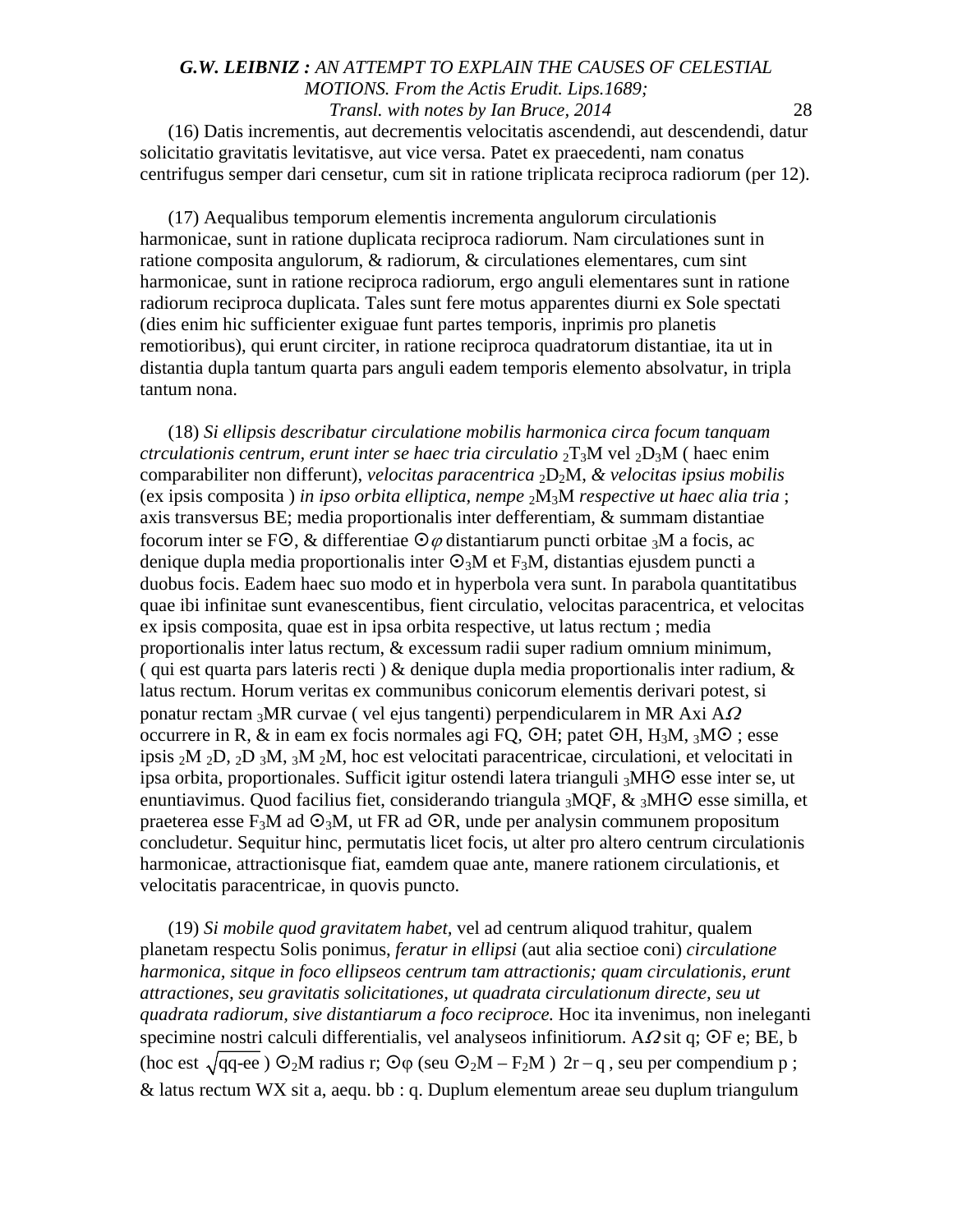$1-M_2M$  quod semper aequale est, sit  $\theta_a$ , posito a latere recto, et  $\theta$  repraesentante elementum temporis semper aequale ;  $\&$  <sub>2</sub>D<sub>3</sub>M circulatio erit  $\theta$ a : r ( vid. jam supra 12) porro differentia radiorum  $_2D_2M$  vocetur dr, & differentia differentiarum ddr. Per praecedentem autem est dr (seu <sub>2</sub>D<sub>2</sub>M) ad  $\theta$ a : r (seu ad <sub>2</sub>D<sub>3</sub>M) ut  $\sqrt{\text{ee-pp}}$  ad b. Ergo brdr =  $\theta$ a $\sqrt{\text{ee-pp}}$ , quae est *aequatio differentialis*. Hujus autem *aequatio differentio-differentialis (secundum Leges calculi a nobis alias in Actis istis explicati)* est bdrdr + brddr =  $-2pa\theta dr$  :  $\sqrt{ee - pp}$ , quarum duarum aequationum ope tollendo dr, ut restet tantum ddr, fiet ddr =  $bbaa\theta\theta - 2aaqr\theta\theta$ ,:  $bbr^3$ , unde habetur propositum. Nam ddr, velocitatis paracentricae elementum, est differentia inter  $bbaa\theta\theta$ : bbr<sup>3</sup> hoc est  $aa\theta\theta$ : r<sup>3</sup> qui est duplus conatus centrifugus ( per 12 supra ) & inter  $2$ aaqr $\theta\theta$ ,: bbr<sup>3</sup>, hoc est (quia bb : q = a )  $2a\theta\theta$  : rr : oportet ergo (per 15) ut  $2a\theta\theta$  : rr sit solicitatio gravitatis ; quae ducta in constantem a : 2 dat  $aa\theta\theta$  : rr, quadratum circulationis. Sunt ergo solicitationes gravitatis ut quadrata circulationis directae, & proinde ut quadrata radiorum reciproce. Eadem conclusio, et in *hyperbola* et *parabola*  succedit, maxime autem in *circulo,* qui est simplicissima est ipsis. Ratio autem discriminis inter has conicas sectioes, & quando circuli & ellipses prae aliis generentur, infra apparebit.

(20) *Planeta idem attrahitur a Sole diversimode, & quidem in duplicata ratione viciniarum* ; ita ut idem duplo vicinior quadruplo fortius, triplo vicinior noncuplo fortius ad descendendum versus Solem nova quadam impressione perpetuo solicitetur. Patet ex praecedenti, posito Planetam ellipsin describere, ac circulari harmonice, ac praeterea continuo impelli versus Solem. Video hanc propositionem jam tum innotuisse etiam viro celeberrimo *Isaacc Newtono,* ut ex relatione Actorum apparet, licet inde non possim judicare, quomodo ad eam pervenerit.

(21) Patet etiam *solicitationem gravitatis in Planetam esse ad conatum Planetae centrifugum* (seu excussorium ab ipsa circulatione harmonica eum rapiente in orbem, atque adeo excutere conante prosectum) ut *distantia praesens a Sole ad quartam partem lateris recti ellipseos planetariae,* seu ut r ad a : 4, ac proinde rationes ipsae gravitatis ad conatum centrifugum sunt planetae distantiis a Sole proportionales.

(22) *Velocitas planetae circa Solem ubique major est velocitate paracentrica, hoc est accedendi ad Solem, vel ab eo recedendi.* Cum enim sit circulatio ad paracentricam ut b ad  $\sqrt{ee - pp}$  (per 18, adde calculum ad 19) erit major illa quam haec,  $ssi$  bb + pp major quam ee, quod utique sit, cum bb major quam ee, seu b axis transversus, quam e distantia focorum. Id vero in ellipsibus planetariis nobis notis semper contingit, quae non usque adeo a circulis differunt.

(23) *In Aphelio A et Perihelia Ω sola est circulatio sine accessu et recessu, in Perihelio maxima, in Aphelia minima.* In media autem planetae *distantia* a Sole ( quae est in ipsis extremis axis transversi, B & E velocitas accessus, recessusve est ad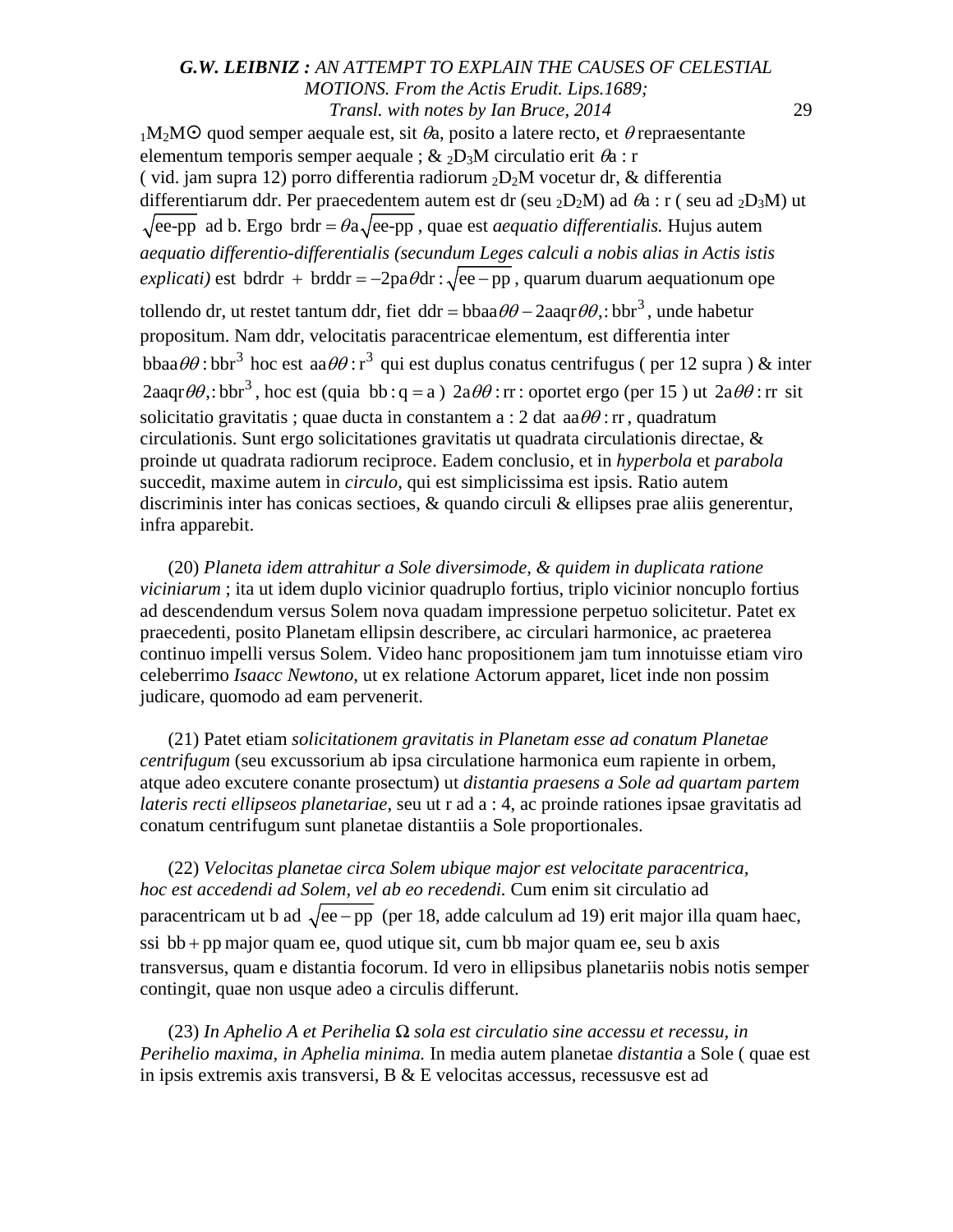### *G.W. LEIBNIZ : AN ATTEMPT TO EXPLAIN THE CAUSES OF CELESTIAL MOTIONS. From the Actis Erudit. Lips.1689; Transl. with notes by Ian Bruce, 2014* 30 circularionem in ratione distantiae inter focos, ad axem transversum, seu e ad b. Ibi enim

p evanescit.

(24) *Maxima* est *planetae velocitas accedendi ad Solem, vel ab eo recedendi,* cum WO vel XO, distantia planetae a Sole, est aequalis dimidio ellipseos lateri recto, tunc enim (per 19 vel 21) sit ddr = 0 cum r =  $a:2$ . Itaque si ex Sole tanquam centro, dimidio latere recto OW, tanquam radio, describatur circulus, is ellipsin planetae in duobus punctis maxima paracentricae velocitatis W  $& X$  secabit, quae in uno ut W erit accedendi, in altero X recedendi. Minima sive nulla est in Aphelio & Perihelio, sive in ellipsis utroque vertice A et *Ω.*

(25) *Semper in ellipsi, adeoque et semper in planeta conatus centrifugus* recedendi a Sole, seu conatus excussorius *circulationis* harmonicae, *minor est* solicitatione gravitatis, seu *attractione* centrali *Solis.* Est enim (per 21) attractio ad conatum centrifugum ut distantia a Sole, seu foco, ad quartam partem lateris recti, semper autem in ellipsi distantia a foco major quarta lateris recti parte.

(26) *Impetus quos planeta attractione Solis continuata, durante itinere concepit, sunt ut anguli circulationis,* seu quos radii ex Sole ad primum et postremum itineris punctum ducti comprehendunt ; sive ut motus apparens, seu iter spectatum ex Sole. Sic impetus impressus durante itinere  $A_1M$  est ad impetum impressum durante itinere  $A_3M$ , ut angulus  $A_1 \odot M$  ad angulum  $A \odot M$ . Sunt enim angulorum incrementa ut impressiones gravitatis (per 17 et 19) ergo et summae summis proportionales, nempe anguli circulatione absoluti, summis impressionum, seu impetibus inde conceptis. Hinc in puncto W ubi normalis ordinata ex Sole ellipsi occurrit, impetus inde ab Aphelia A conceptus, est dimidia

pars impetus concepti ab Aphelio ad Perihelium; est autem ibi W distantia a Sole, ipsum dimidium latus rectum. Et impetus itinere quovis conceptus est ad conceptum semirevolutione, ut angulus circulationis ad duos rectos. Intelligo autem impetus a gravitate, vel attractione impressos per se ac solos, non detractis, nec computatis impetibus contrariis ab excussorio conatu impressis.

(27) Sed operae pretium est distinctius ex causis assignatis *explicare totam Planetae revolutionem, gradusque accessus et recessus erga Solem.* Planeta igitur in maxima digressione A, seu Aphelio positus minorem quidem et conatum centrifugum circulationis excutientis, et attractorium gravitatis solicitantis experitur, quam si Soli propior esset. Est tamen in ea distantia, nempe in vertice remotiore a Sole fortior gravitas, quam duplus conatus centrifugus (per 21) quia  $\odot$ A distantia Aphelii, seu verticis remotioris a Sole, seu foco major est dimidio latere recto W. Descendit itaque planeta versus Solem itinere AMEWΩ, & continue crescit descendendi impetus, ut in gravibus acceleratis, quamdiu manet nova gravitatis solicitatio fortior duplo novo conatu centrifugo ; tamdiu enim crescit impressio accedenti, super impressionem recedendi, adeoque absolute crescit accedendi velocitas, donec in locum perveniatur, ubi aequantur duae illae novae contrariae impressiones, id est in locum W, ubi distantia a Sole W aequatur dimidio lateri recto. Ibi ergo velocitas accedendi est maxima, & crescere desinit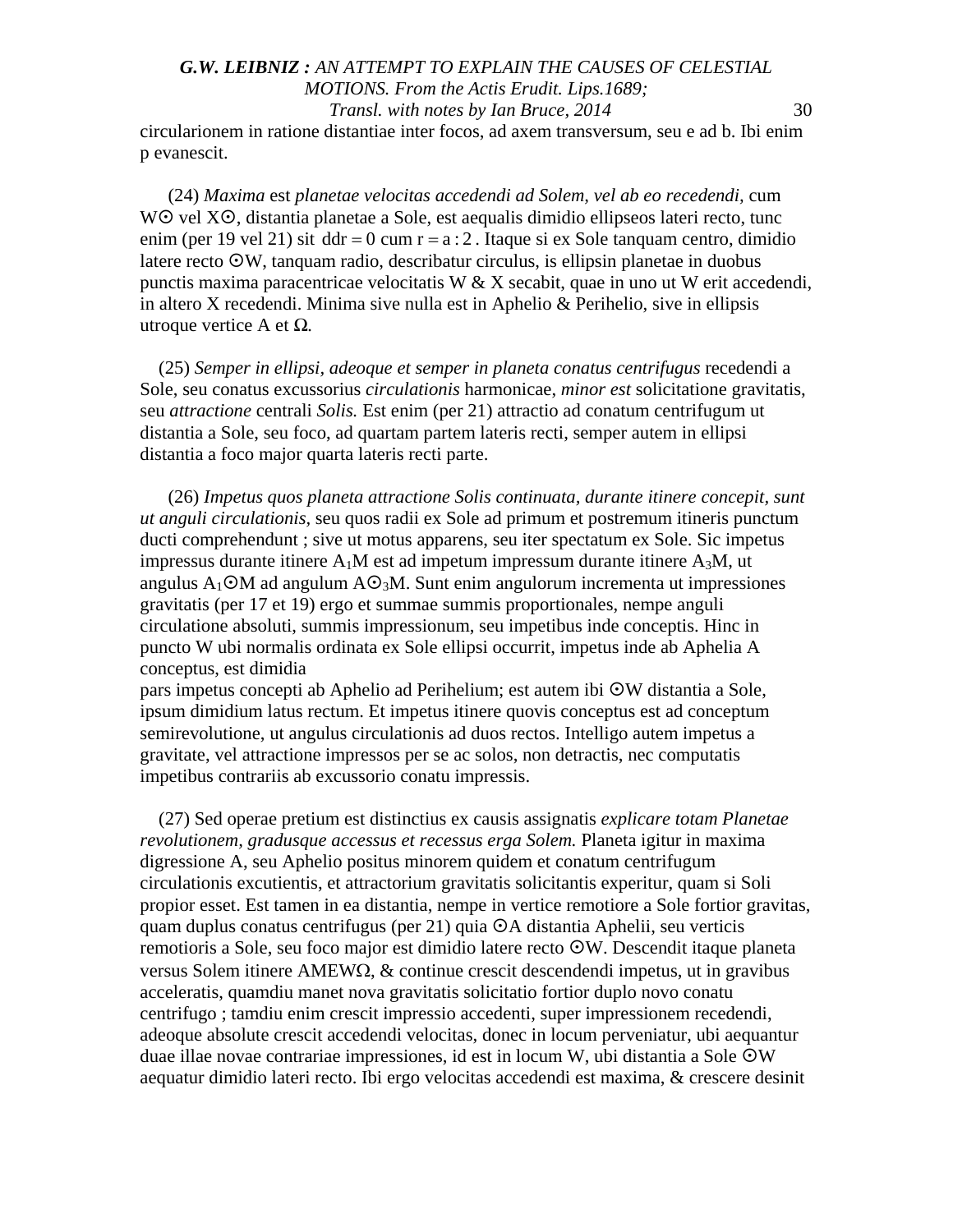(per 24). Exinde autem etsi pergat planeta accedere ad Solem, usque ad  $\Omega$ , velocitas tamen accedeni rursus decrescit, praevalente conatu duplo centrifugo super gravitatis impressionem ; idque tamdiu continuatur, donec impressiones centrifugae in unum collectae, ab initio A, hucusque, impressiones gravitatis, etiam ab initio hucusque collectas, praecise consumunt, seu quando totus impetus recedendi ( conceptus ex singulis impressionibus centrifugis collectis) toti impetui accedendi (ex gravitatis impressionibus continue repetitis concepto) tandem aequatur, ubi cessat omnis accessio, atque is locus ipsum est Perihelium Ω, in quo Planeta est Soli maxime vicinus. Postea autem continuato motu, cum hactenus accesserit, nunc recedere incipit, tenditque ab  $\Omega$  per X versus A. Nam duplus conatus centrifugus qui praevalere coeperat super gravitatem, inde a W usque ad  $\Omega$  adhuc pergit praevalere ab  $\Omega$  usque ad X, ac proinde cum ab Ω incipiat planeta quasi de novo moveri, quippe prioribus impetibus contrariis mutuo sublatis, praevalet etiam recessus inde ab  $\Omega$ , & recedendi velocitas continue crescit usque ad X, sed incrementum tamen ejus, seu nova impressio decrescit, donec ista nova impressio ad recedendum, seu duplus conatus centrifugus, novae impressioni ad recedendum, seu gravitati iterum sit aequalis, nempe in X. Itaque in X est maxima recedendi velocitas. Et ex eo praevalet gravitas, seu nova impressio accedendi, licet adhuc satis diu praevaleat totus recedendi impetus, seu summa omnium impressionum recedendi inde  $\Omega$  acquisitarum, super totum impetum accedendi, inde ab  $\Omega$  denuo impressum. Sed cum tamen hic magis crescat quam ille, post X, tandem ei sit aequalis in A, ubi mutua destruuntur, & recessus cessat, id est reditur ad Aphelium A. Atque ita omnibus impressionibus pristinis contrariarum aequalium compensatione consumtis, res redit ad statum primum ; atque omnia de integro perpetuis lusibus repetuntur, donec longa dies perfecto temporis orbe, rerum constitutioni mutationem notabilem asserat.

(28) Habemus ergo *in motu Planetae elliptico sex puncta inprimis notabilia* : quatuor quidem obvia, A et  $\Omega$  Aphelii, & Perihelii. Itemque E & B mediae distantiae, (nam  $\odot$ B vel  $\Theta$ E est dimidius axis major AΩ, adeoque medium arithmeticum inter  $\Theta$ A maximam,  $\&$  O $\Omega$  minimam digressionem)  $\&$  duo a nobis addita, W et X extrema lateris recti WX ad axem in foco  $\odot$  ordinatim applicati, quae sunt puncta maximae velocitatis, illud W recedendi, hoc X accedendi (per 21). Ubi etiam (per 26) impetus a continua gravitatis impressione conceptus ab A usque ad W praecise est dimidius ejus, qui toto descensu ab A usque ad  $\Omega$  concipitur similiter conceptus ab  $\Omega$  usque ad X, dimidius ejus qui concipitur ab Ω usque ad A : et omnino impetus a gravitate concepti per AW, WΩ*,*  $\Omega$  X, XA sunt aequales.

(29) Tempus jam est, ut tradamus *causas, quae speciem ellipseos Planetariae* definiunt. Datur focus ellipseos  $\odot$ , qui est locus Solis. Dato jam loco A ubi Planetam Sol trahere incipit, vel ut maxima planetae distantia, datur remotior ab hoc foco ellipseos vertex. Data porro ratione gravitatis seu virtutis, qua Sol planetam trahere incipit, ad conatum centrifugum, qua ibi circulatio planetam excutere, et a Sole repellere nititur, hinc datur & latus rectum ellipseos principale WX, seu ordinatim applicata in foco  $\odot$ . Nam OA data, est ad OW semilatus rectum in ratione data attractionis. Solaris ad duplum conatum centrifugum. Quod si jam quarta pars lateris recti detrahatur a maxima digressione data A<sup>O</sup>, erit residuum ad A<sup>O</sup>, ut A<sup>O</sup> ad AΩ: datur ergo AΩ major axis